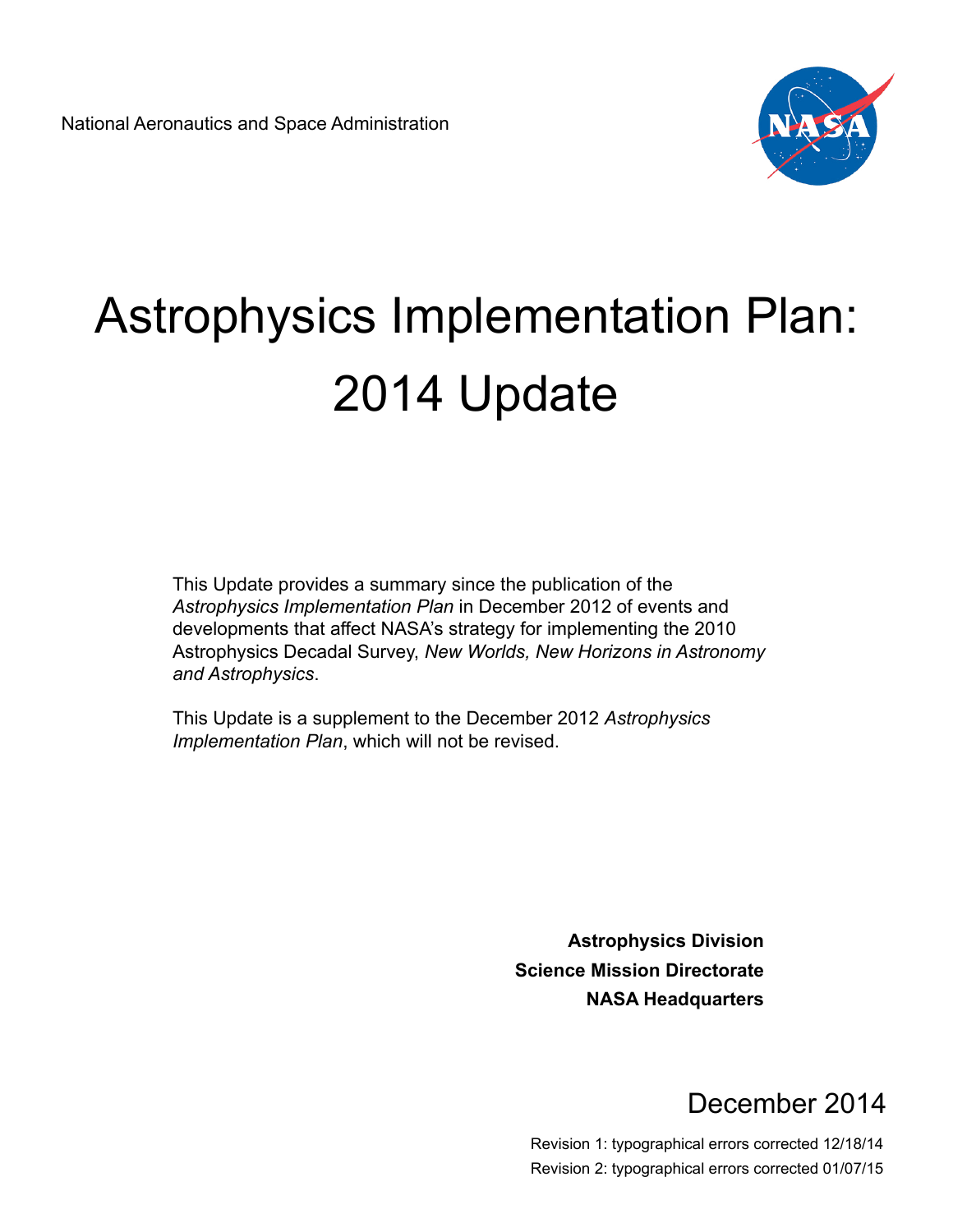# **Contents**

| 7.0              |  |  |
|------------------|--|--|
|                  |  |  |
|                  |  |  |
|                  |  |  |
|                  |  |  |
| 8.0              |  |  |
|                  |  |  |
|                  |  |  |
|                  |  |  |
|                  |  |  |
|                  |  |  |
|                  |  |  |
|                  |  |  |
|                  |  |  |
|                  |  |  |
|                  |  |  |
|                  |  |  |
|                  |  |  |
| References<br>20 |  |  |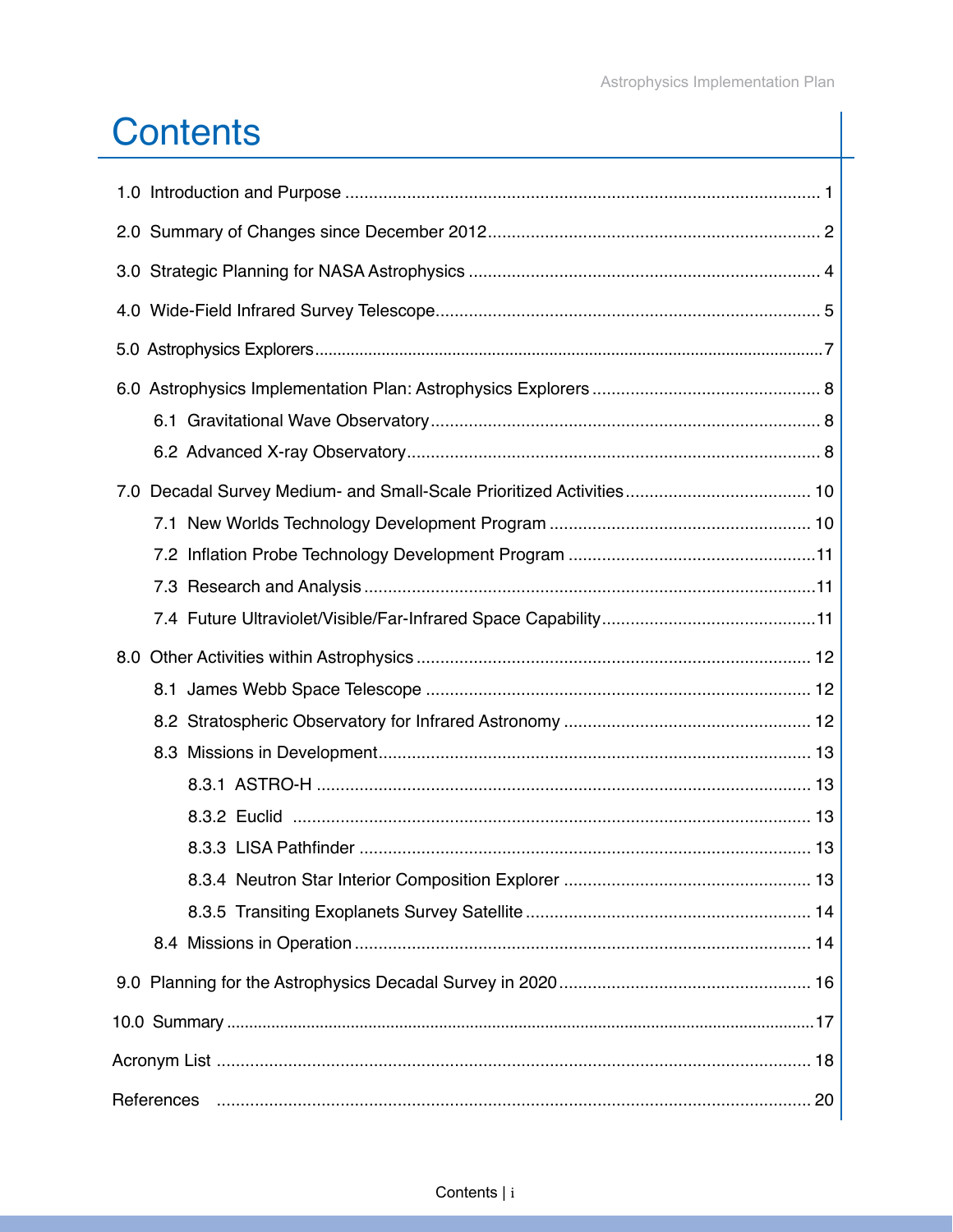# Figures and Tables

#### **Figures**

| Figure 2 Summary of the Astrophysics Division's Mission Portfolio Following<br>15 |
|-----------------------------------------------------------------------------------|

#### **Tables**

| Table 1 | Recommended Space Activities of the Decadal Survey Supported |
|---------|--------------------------------------------------------------|
|         | by the FY 2014 NASA Appropriation, the FY 2015 President's   |
|         |                                                              |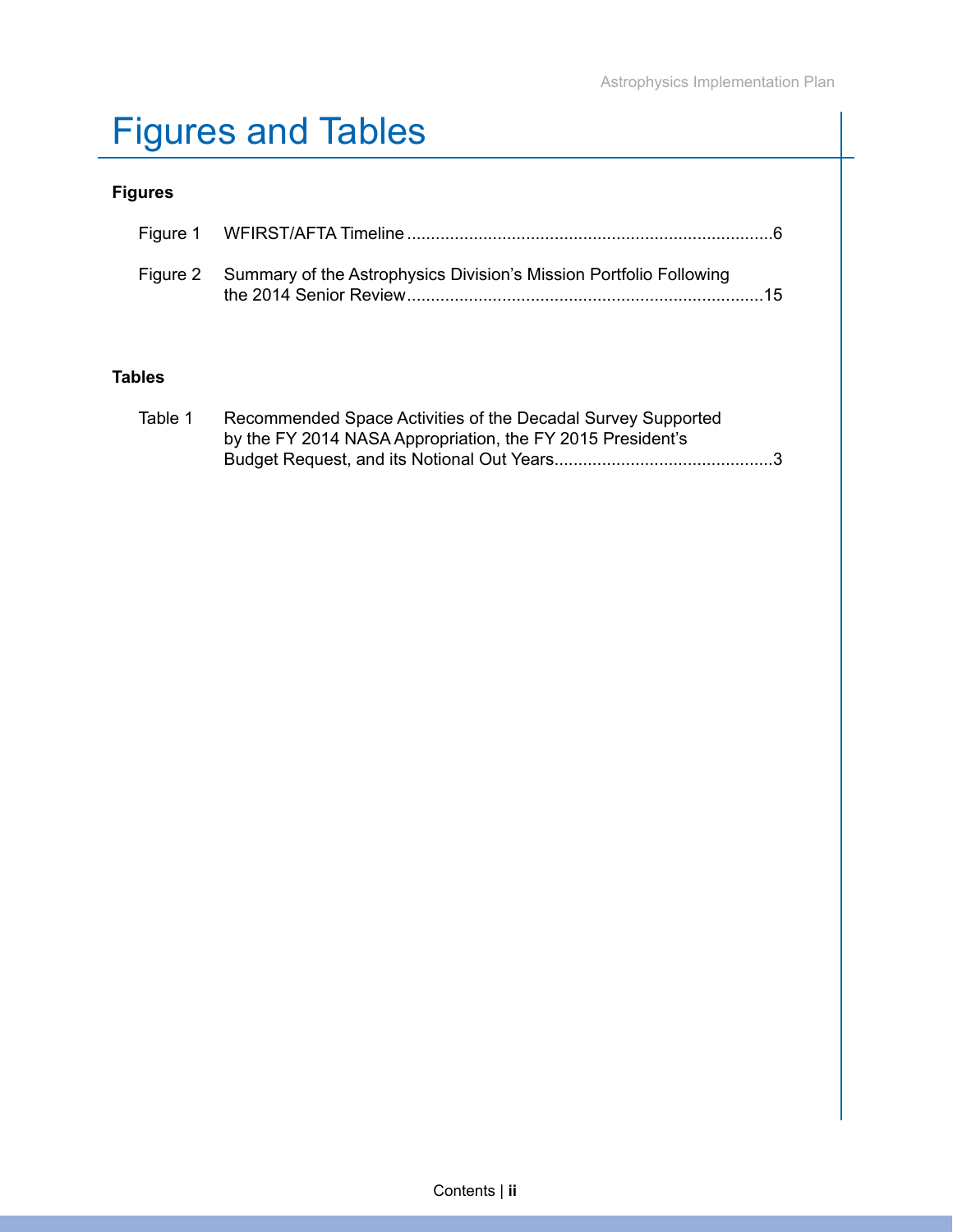### 1. Introduction and Purpose

This Update provides a summary since the publication of the *Astrophysics Implementation Plan1*  in December 2012 of events and developments that affect NASA's strategy for implementing the 2010 Astrophysics Decadal Survey, *New Worlds, New Horizons in Astronomy and Astrophysics*<sup>2</sup> .

This Update is a supplement to the December 2012 *Astrophysics Implementation Plan*, which will not be revised.

<sup>1</sup> *Astrophysics Implementation Plan* (December 2012); <http://science.nasa.gov/astrophysics/documents/>.

<sup>2</sup> *New Worlds, New Horizons in Astronomy and Astrophysics* (NRC, 2010), [http://www.nap.edu/catalog.php?record\\_id=12951](http://www.nap.edu/catalog.php?record_id=12951).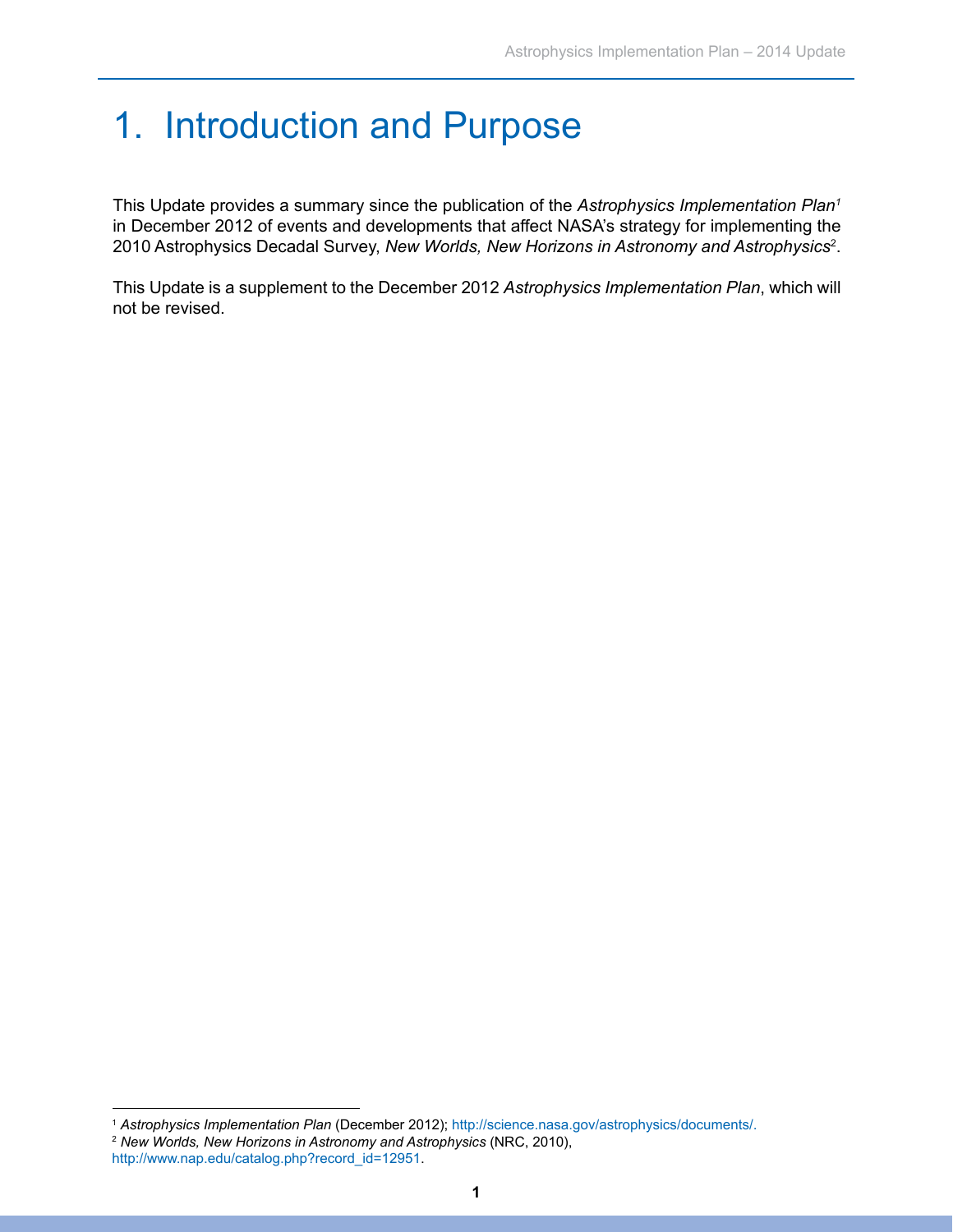### 2. Summary of Changes since December 2012

NASA has made substantial progress in implementing the 2010 Astrophysics Decadal Survey, *New Worlds, New Horizons in Astronomy and Astrophysics*, hereafter the "Decadal Survey." Some of the important accomplishments are listed here and described in more detail in subsequent sections.

- The James Webb Space Telescope (JWST), the highest priority large space mission of the 2001 Astrophysics Decadal Survey, *Astronomy and Astrophysics in the New Millennium3* , remains on schedule and within budget for a launch in October 2018. See Section 8.1.
- Preformulation for the Wide-Field Infrared Survey Telescope (WFIRST) using the Astrophysics Focused Telescope Assets (AFTA) is well underway with support from both the Administration and the Congress. WFIRST is the highest priority large space mission of the Decadal Survey. The NASA Administrator has approved the Astrophysics Division to continue working on a WFIRST design that uses the AFTA telescope assets. The Congress appropriated funds in FY 2014 for WFIRST/AFTA preformulation and, in response to a request by the Administration in the FY 2015 President's Budget<sup>4</sup> Request, the Congress has appropriated additional funds in FY 2015 for the preformulation of WFIRST/AFTA<sup>5</sup>. An ad hoc National Research Council (NRC) study, *Evaluation of the Implementation of*  WFIRST in the Context of New Worlds, New Horizons in Astronomy and Astrophysics<sup>6</sup>, found that the WFIRST/AFTA mission design is responsive to the Decadal Survey's recommendation for a WFIRST mission. See Section 4.
- The notional planning budget for NASA Astrophysics provided in the FY 2015 President's Budget Request accommodates an increase in the cadence of Astrophysics Explorers Program Announcements of Opportunity (AOs) that meets the Decadal Survey's recommendation for four AOs per decade, with each AO leading to the selection of a mission and a mission of opportunity. An increased cadence for Astrophysics Explorers missions is the second highest priority large mission recommendation in the Decadal Survey. In addition to completing the Explorer projects currently under development [Soft X-ray Spectrometer (SXS) for the Japanese Aerospace Exploration Agency (JAXA) ASTRO-H mission, Neutron Star Interior Composition Explorer (NICER), Transiting Exoplanet Survey Satellite (TESS)], the planning budget supports a Small Explorer (SMEX) AO in late CY 2014, a Medium-class Explorer (MIDEX) AO approximately 2–3 years later, and alternating SMEX and MIDEX AOs every 2–3 years. See Section 5.

<sup>3</sup> *Astronomy and Astropysics in the New Millennium* (NRC, 2001), [http://www.nap.edu/catalog.php?record\\_id=9839](http://www.nap.edu/catalog.php?record_id=9839).

<sup>&</sup>lt;sup>4</sup> FY 2015 President's Budget Request for NASA, http://www.nasa.gov/news/budget/.

<sup>&</sup>lt;sup>5</sup> Evaluation of the Implementation of WFIRST in the Context of New Worlds, New Horizons in Astronomy and *Astrophysics* (NRC, 2014), [http://www.nap.edu/catalog.php?record\\_id=18712](http://www.nap.edu/catalog.php?record_id=18712).

<sup>6</sup> *New Worlds, New Horizons in Astronomy and Astrophysics*, [http://www.nap.edu/catalog.php?record\\_id=12951.](http://www.nap.edu/catalog.php?record_id=12951)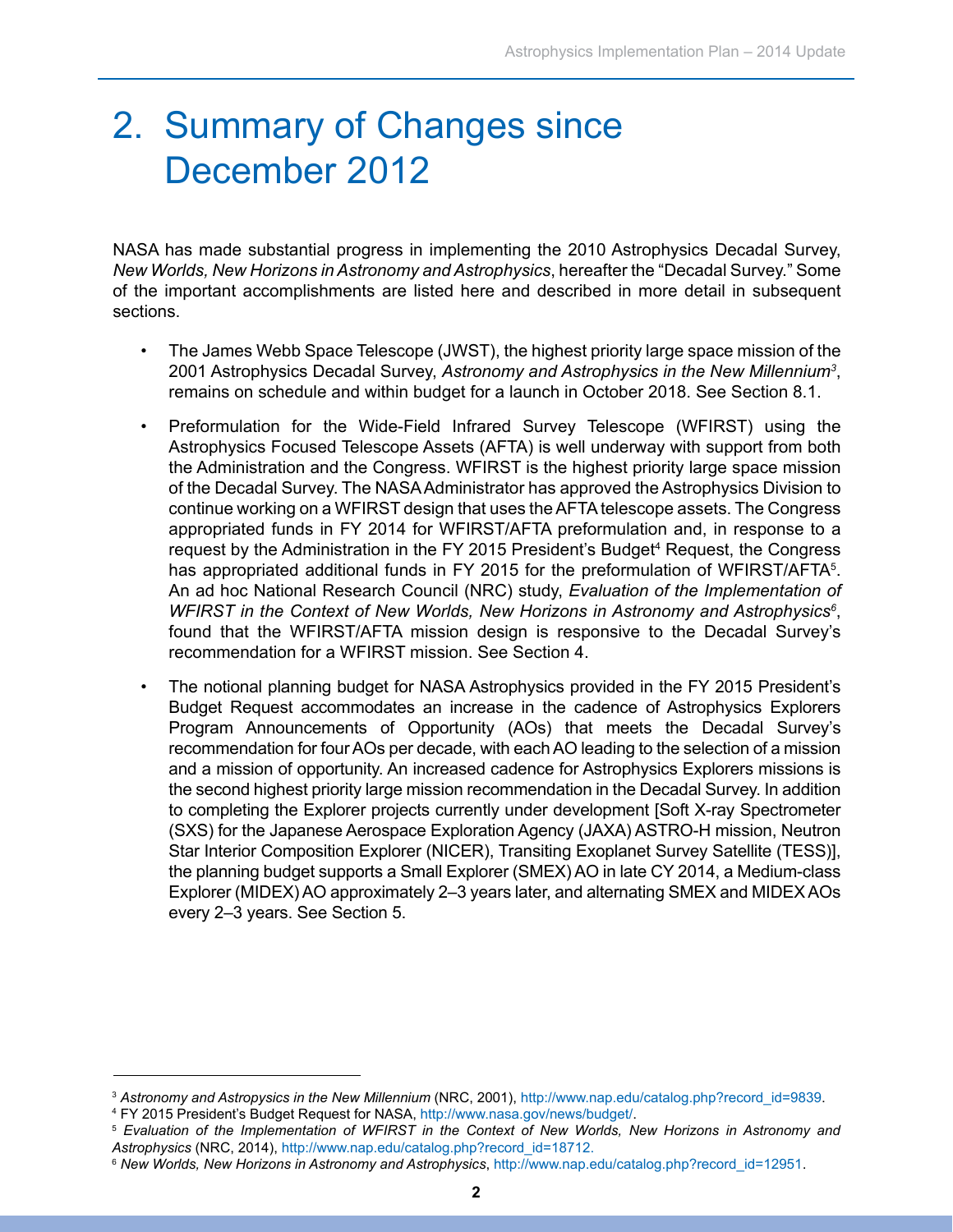- One of the prioritized large space missions of the Decadal Survey is an International X-ray Observatory (IXO). The European Space Agency (ESA) has announced that the second large mission in the Cosmic Vision Programme will be Athena, an advanced X-ray observatory to be launched in 2028. ESA, NASA, and JAXA have begun planning for Athena with the appointment of a Science Study Team (SST) in July 2014. ESA and NASA are discussing a NASA contribution to the mission. See Section 6.2.
- One of the prioritized large space missions of the Decadal Survey is the Laser Interferometer Space Antenna (LISA). ESA has announced that the third large mission in the Cosmic Vision Programme will be a space-based gravitational wave observatory to be launched in 2034. ESA and NASA are discussing a NASA contribution to the mission, and NASA is participating in ESA's technology review activities in 2014–2015. See Section 6.1.

| Large-scale 1: WFIRST                                              | Preformulation and focused technology development for<br>WFIRST/AFTA (a 2.4m version of WFIRST with a coronagraph)<br>are underway to enable a possible new start NET FY 2017.                                                                                                                                                 |
|--------------------------------------------------------------------|--------------------------------------------------------------------------------------------------------------------------------------------------------------------------------------------------------------------------------------------------------------------------------------------------------------------------------|
| Large-Scale 2. Augmentation to Explorer<br>Program                 | Astrophysics Explorers planned budget increased to ~\$160M/<br>year by FY 2016; supports decadal cadence of AOs, including<br>AO for SMEX AO in Fall 2014 (FY 2015) and MIDEX AO in<br>$\sim$ FY 2017.                                                                                                                         |
| Large-Scale 3. LISA                                                | Strategic Astrophysics Technology (SAT) investments including<br>LISA Pathfinder plus discussing partnership on ESA's L3<br>gravitational wave observatory.                                                                                                                                                                    |
| Large-Scale 4. IXO                                                 | SAT investments plus pursuing partnership on ESA's L2 Athena<br>X-ray observatory.                                                                                                                                                                                                                                             |
| Medium-Scale 1, New Worlds<br>Technology Development Program       | Focused technology development for a coronagraph on<br>WFIRST, SAT investments, and exoplanet probe mission<br>concept studies; precursor science with ground-based<br>investigations.                                                                                                                                         |
| Medium-Scale 2. Inflation Probe<br>Technology Development Program  | Multiple balloon-borne investigations plus SAT investments.                                                                                                                                                                                                                                                                    |
| Small-Scale. Research Program<br>Augmentations                     | Increased annual R&A budget from \$74M (FY 2010) to \$82M<br>(FY 2012 and beyond). Within R&A: established Theoretical and<br>Computational Astrophysics Networks (TCAN) program with<br>NSF; funding available for astrophysics theory; funding available<br>for lab astrophysics; funding available for suborbital payloads. |
| Small-Scale. Intermediate Technology<br>Development Augmentation   | Continued competed SAT program element; directed technology<br>funding for WFIRST and other decadal priorities; investments by<br>NASA's Space Technology Mission Directorate (STMD).                                                                                                                                          |
| Small-Scale, Future Ultraviolet-Visible<br><b>Space Capability</b> | SAT investments; STMD investments.                                                                                                                                                                                                                                                                                             |
| Small-Scale. SPICA (U.S. contributions<br>to JAXA-led)             | Not supported as a strategic contribution; candidate for Explorer<br>Mission of Opportunity.                                                                                                                                                                                                                                   |

**Table 1.** Recommended space activities of the Decadal Survey supported by the FY2014 NASA Appropriation, the FY2015 President's Budget Request, and its notional out years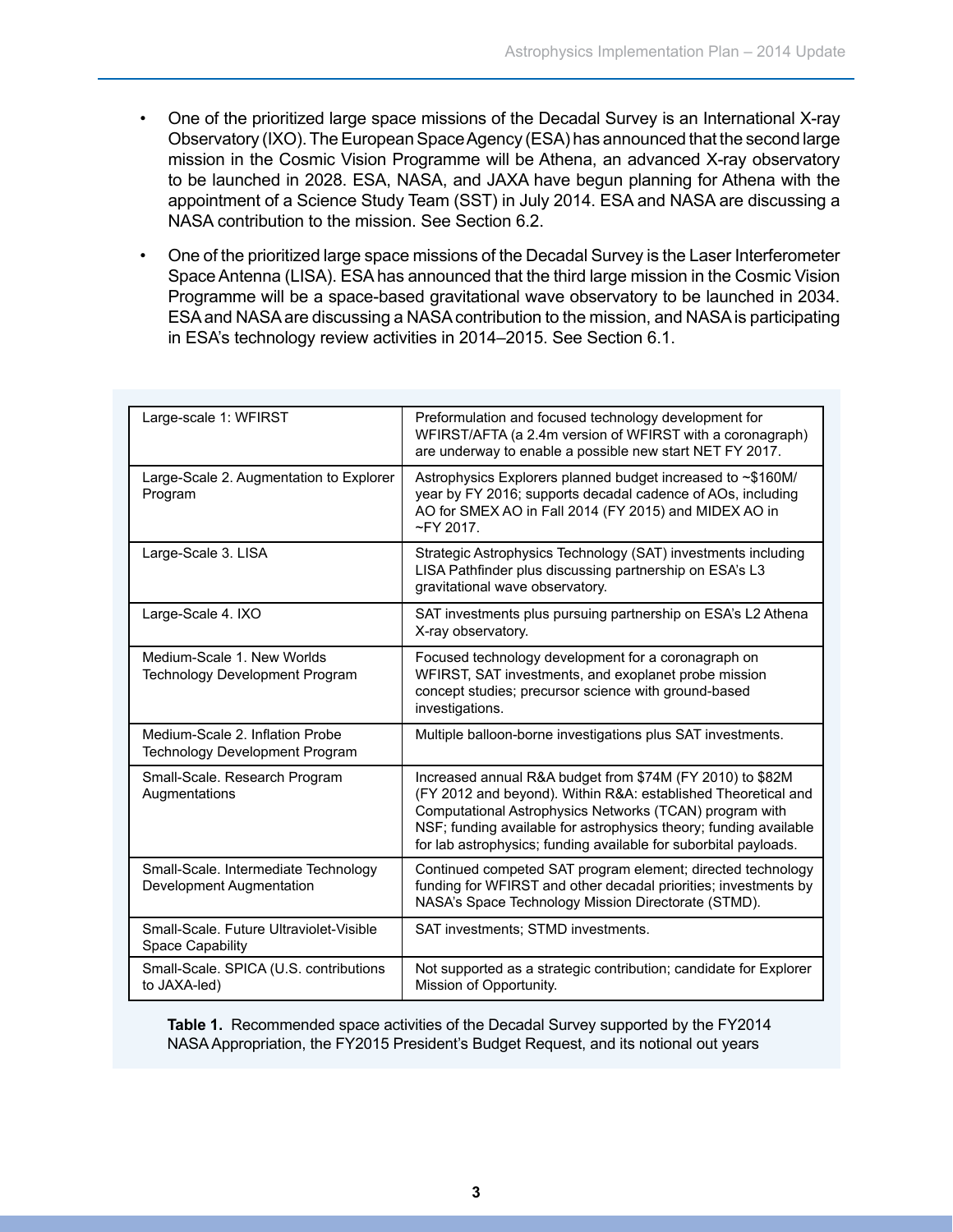# 3. Strategic Planning for NASA Astrophysics

In March 2014, NASA released the *NASA 2014 Strategic Plan7* . The first Strategic Goal is *"Expand the frontiers of knowledge, capability, and opportunity in space."* In support of this Strategic Goal, Strategic Objective 1.6 is to *"Discover how the universe works, explore how it began and evolved, and search for life on planets around other stars."* The NASA Astrophysics Division leads the Agency in addressing this strategic objective.

The NASA Science Mission Directorate (SMD) has developed a plan for addressing the strategic goals and objectives of the *NASA 2014 Strategic Plan*. The *NASA 2014 Science Plan*<sup>8</sup> focuses on changes to the program planned for 2014–2018. In addition to articulating SMD's principles, strategies, and challenges for implementing NASA's science program, the *NASA 2014 Science Plan* provides detailed plans for advancing NASA Astrophysics objectives.

With substantial input from the astrophysics community, the NASA Advisory Council's (NAC's) Astrophysics Subcommittee has developed *Enduring Quests, Daring Visions*<sup>9</sup> , an astrophysics visionary roadmap to examine possible futures of the discipline in the longer term. This roadmap presents a science-driven 30-year vision for the future of NASA Astrophysics to describe research programs and missions that build on recent progress toward the science priorities of the Decadal Survey.

<sup>7</sup> *NASA 2014 Strategic Plan* (March 2014), http://www.nasa.gov/news/budget/.

<sup>&</sup>lt;sup>9</sup> Enduring Quests, Daring Visions: NASA Astrophysics in the Next Three Decades (December 2013), <http://science.nasa.gov/astrophysics/documents/>.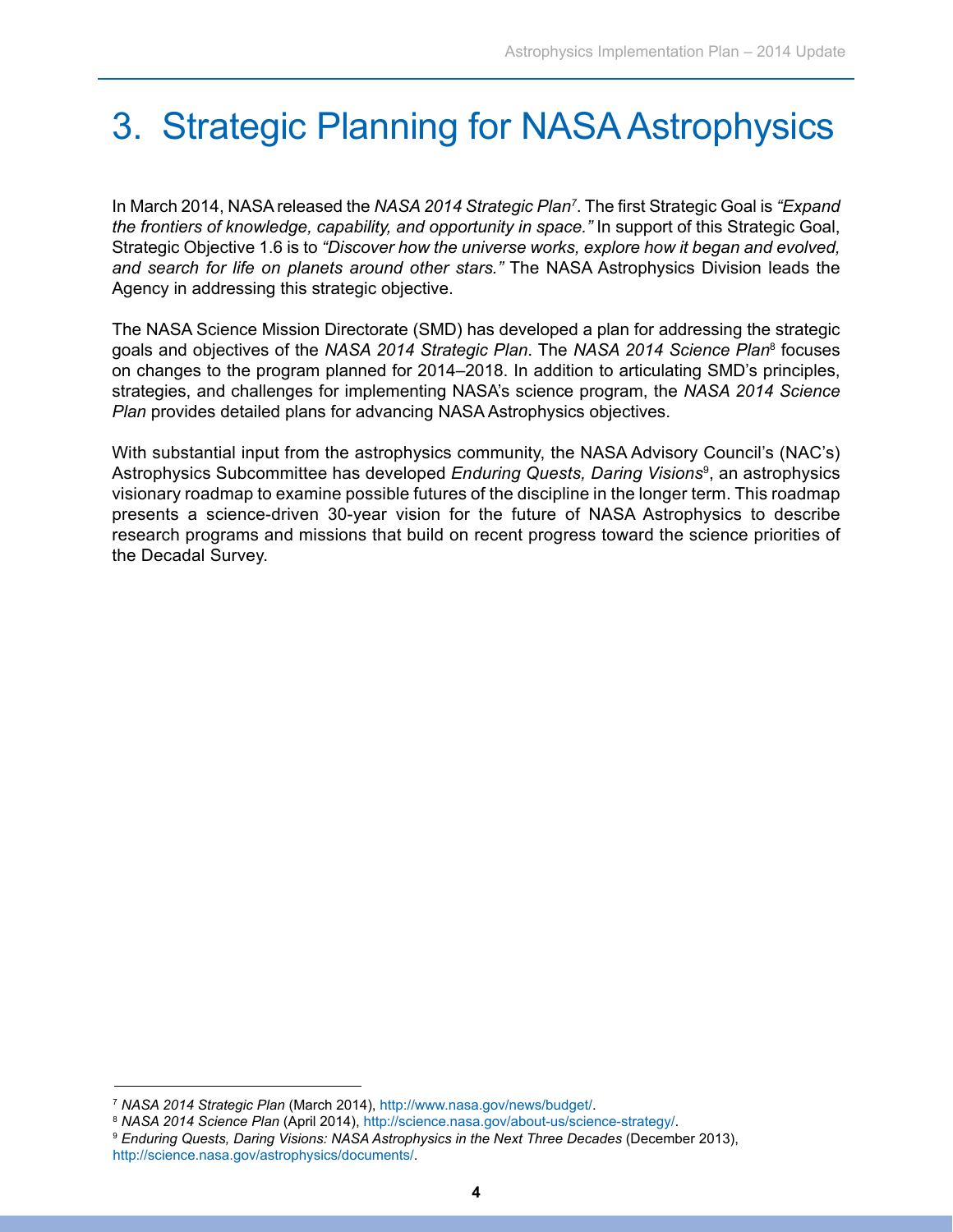### 4. Wide-Field Infrared Survey Telescope

Since Fall 2012, NASA has been studying potential uses of the 2.4m Astrophysics Focused Telescope Assets (AFTA) that were made available to the Agency by the National Reconnaissance Office (NRO). In May 2013, the WFIRST/AFTA Science Definition Team (SDT) produced a study report<sup>10</sup> concluding that for approximately the same costs, the telescope assets would enable a WFIRST mission with significantly improved science capabilities relative to the design described in the Decadal Survey. Furthermore, the larger aperture permits the addition of an exoplanet direct imaging coronagraph to WFIRST that would enable imaging and characterization of planets around nearby stars up to a decade earlier than contemplated in the Decadal Survey. The NASA Administrator therefore approved SMD in May 2013 to continue pre-formulation activities for the WFIRST/AFTA mission to prepare for a formal new start decision.

The WFIRST/AFTA SDT also produced a primer on the mission in May 2013, W*FIRST-2.4: What Every Astronomer Should Know*11.

In July 2013, the WFIRST/AFTA SDT was re-chartered to carry mission pre-formulation through to January 2015, including development of a Design Reference Mission (DRM) with draft mission science requirements enabled by a strawman payload. For purposes of the study, carried out with the WFIRST/AFTA Study Office, the WFIRST/AFTA strawman payload is comprised of a widefield infrared survey camera and a coronagraphic instrument. The WFIRST/AFTA SDT includes *ex officio* members provided by the space agencies of Canada, Japan, Europe, and Korea.

In December 2013, following several months of intense maturation, NASA selected the coronagraphic technologies for the mission to be a hybrid Lyot/shaped pupil design with a backup of a phase induced amplitude apodization design<sup>12</sup>. Significant technology investment is being made to advance these coronagraphic technologies, with milestones every several months to track progress. The Astrophysics Division has partnered with the NASA Space Technology Mission Directorate (STMD) to co-fund the maturation of the coronagraph technologies for flight. Additionally, a robust technology development effort is underway for the infrared detector arrays used in the wide-field instrument. Testing is ongoing on the existing telescope and its structural elements to validate its readiness for flight in its WFIRST/AFTA application.

NASA commissioned the NRC to assess the responsiveness of the WFIRST/AFTA mission concept, both with and without the coronagraph, to the recommendations of the Decadal Survey. The NRC March 2014 report, *Evaluation of the Implementation of WFIRST/AFTA in the Context of New Worlds, New Horizons in Astronomy and Astrophysics*, lauds the additional science WFIRST/ AFTA could obtain, while cautioning that the approach with new technologies, especially for the coronagraph, carries risk for cost and schedule growth that should be mitigated aggressively. NASA has accelerated the technology development investment beginning in FY 2014 with more than \$50M of funding provided for this purpose specifically identified by Congress. Technology development plans have been drafted to continue these efforts to achieve a sufficient technology readiness level for all WFIRST/AFTA elements by the end of FY 2016; achieving these plans is dependent on the amount of funding appropriated for WFIRST/AFTA preformulation in the years following FY 2014.

<sup>11</sup> *WFIRST-2.4: What Every Astronomer Should Know* (May 2013), http://wfirst.gsfc.nasa.gov/; http://arxiv.org/abs/1305.5425.

<sup>10</sup> *Wide-Field Infrared Survey Telescope-Astrophysics Focused Telescope Assets (WFIRST-AFTA) Final Report* by the Science Definition Team (SDT) and WFIRST Project (May 2013), http://wfirst.gsfc.nasa.gov/.

<sup>12 &</sup>quot;HQ Direction on AFTA FY14 Coronagraph Technology Investment" (December 2013), [http://wfirst.gsfc.nasa.gov/](http://science.nasa.gov/astrophysics/).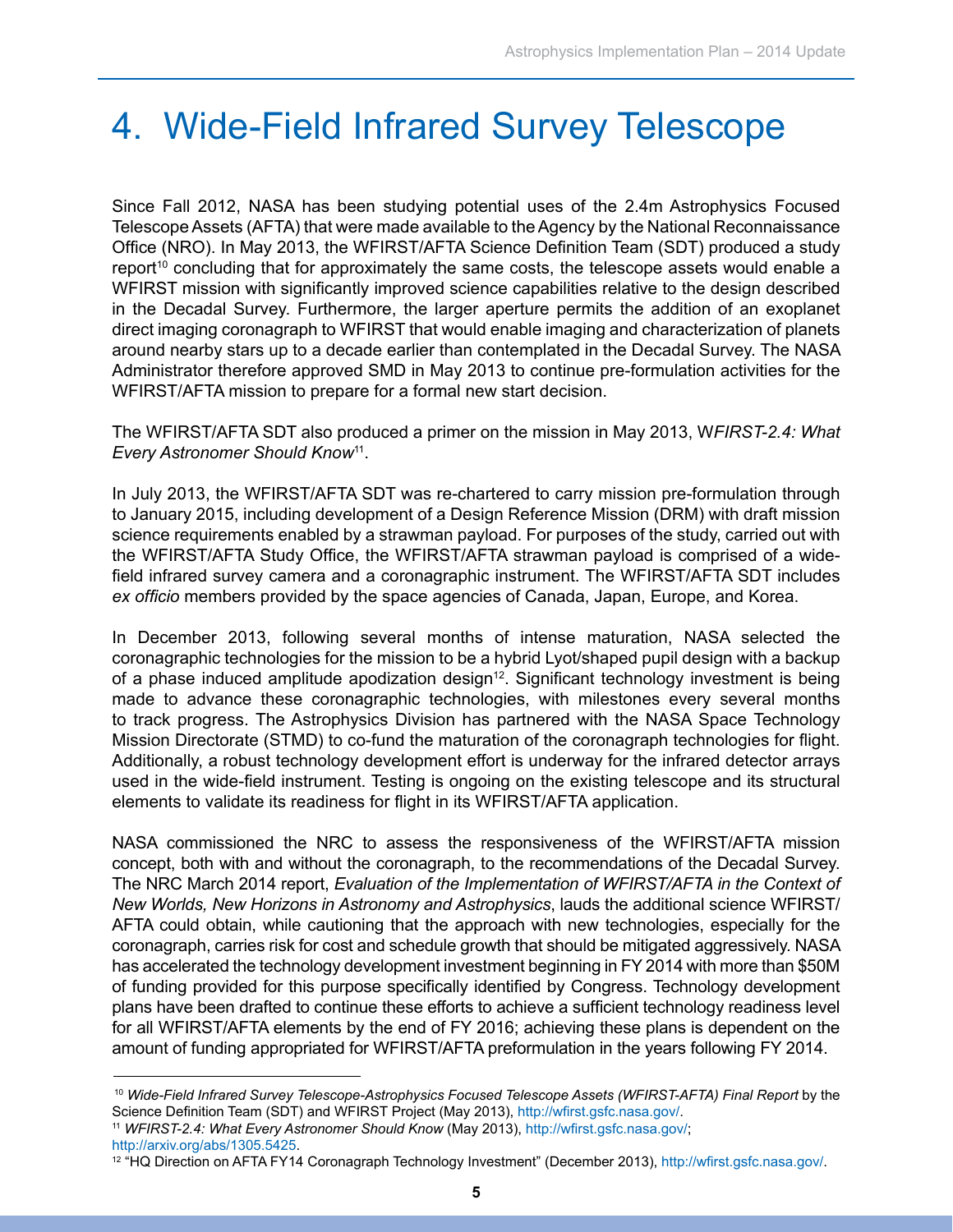In April 2014, an interim report of the SDT and Study Office was released providing the status of the concept and its technology development activities<sup>13</sup>. A new ROSES program element, WFIRST Preparatory Science (WPS), was initiated to support efforts to bridge from basic theory to observational modeling for WFIRST/AFTA, further augmenting the science definition of the mission14.

Continuing this momentum, the FY 2015 President's Budget Request contains for the first time an explicit line item for the above activities, to fund the "*ongoing study of a possible WFIRST/AFTA mission, the next major observatory beyond JWST, for a potential start of formulation activities later this decade*." The FY 2015 Omnibus appropriations bills includes additional funding *"for NASA to proceed with further risk reduction and detailed formulation on a science mission that meets the exoplanet and dark energy science objectives of WFIRST."*

Figure 1 shows a summary timeline of the major milestones of the WFIRST/AFTA mission development.



**Figure 1.** Summary of the major milestones of t he WFIRST/AFTA mission development; all dates are approximate and are shown to the nearest year.

<sup>&</sup>lt;sup>13</sup> WFIRST-AFTA Science Definition Team Interim Report (April 2013), http://wfirst.gsfc.nasa.gov/.

<sup>14</sup> WFIRST Preparatory Science, Appendix D.10 of ROSES-2014, <http://solicitation.nasaprs.com/ROSES2014>.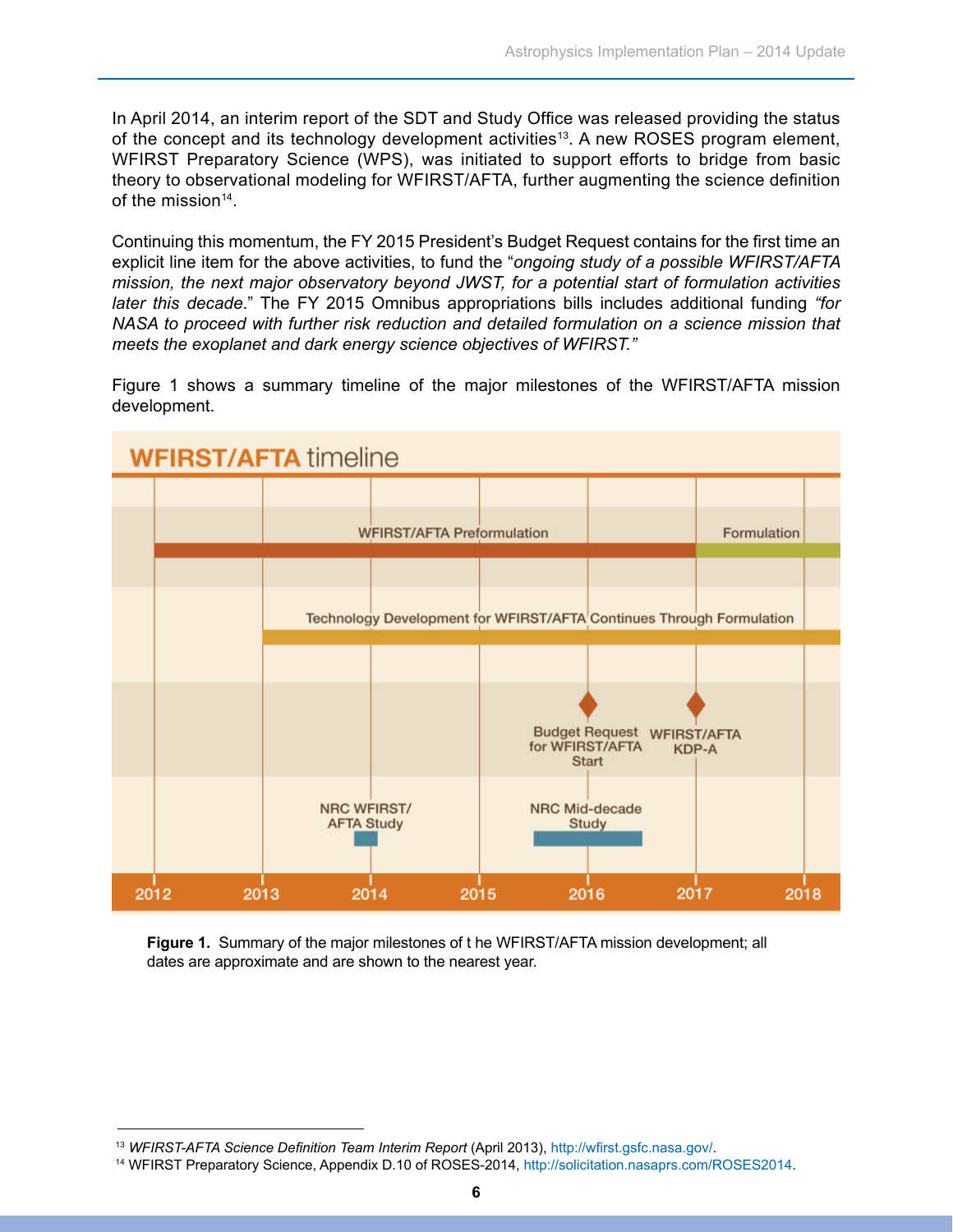# 5. Astrophysics Explorers

Two new missions, the Transiting Exoplanet Survey Satellite (TESS), a Small Explorer, and the Neutron star Interior Composition Explorer (NICER), a Mission of Opportunity – were downselected in Spring 2013 and confirmed for implementation in 2014. See Section 8.3.

The planning budget for the Astrophysics Explorers Program has been augmented in response to the Decadal Survey recommendation to enable rapid response to science opportunities by selecting, through Announcements of Opportunity (AOs) two Small Explorer (SMEX) missions, two Mediumclass Explorer (MIDEX) missions, and four Missions of Opportunity (MO) within a decade.

An AO for a SMEX and a MO has been released in Fall 201415. An AO for a MIDEX and a MO is planned for ~2016/2017 (FY 2017), and subsequent AOs, each for a mission and a MO, are anticipated every 2–3 years

<sup>15</sup> Astrophysics Explorers 2014 AO information page,<http://explorers.larc.nasa.gov/APSMEX/>[.](http://science.nasa.gov/astrophysics/)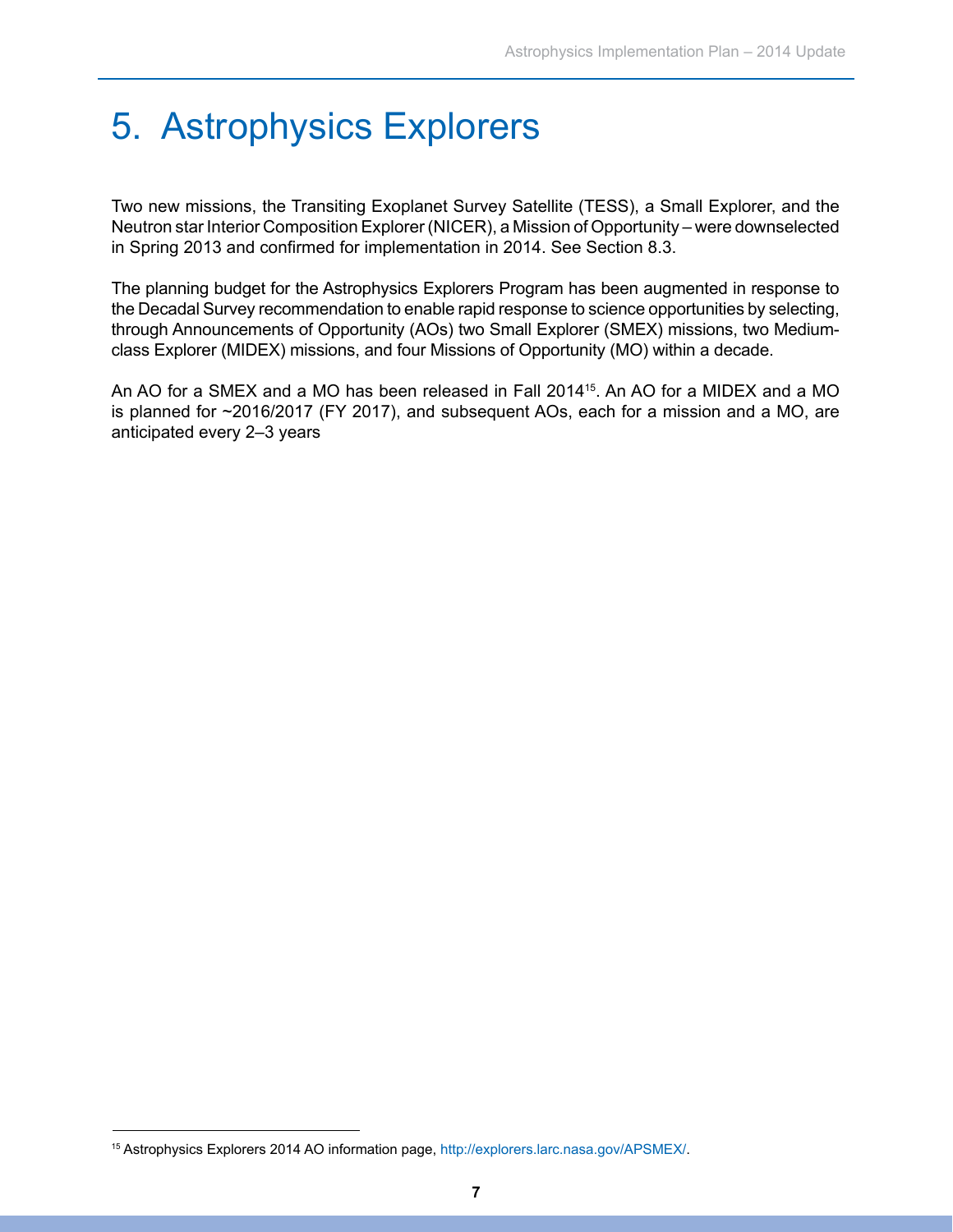### 6. Other Decadal Survey Large-Scale Prioritized Activities

The Decadal Survey recommended technology development leading to international partnerships for a space-based gravitational wave observatory and an international X-ray observatory. The Decadal Survey described the science goals of these missions as well as a notional implementation in the form of the LISA and IXO missions, both of which required substantive partnerships with non-U.S. space agencies. Although the missions are not being implemented in the notional manner described in the Decadal Survey, due to a changed budget landscape and other international events, NASA is making progress addressing the relevant science priorities in partnership with ESA.

#### 6.1 Gravitational Wave Observatory

In the Fall of 2013, the ESA Senior Survey Committee recommended "The Gravitational Universe" science theme for its Cosmic Vision Programme third large (L3) mission, with a launch in 2034. This recommendation was endorsed by the ESA Science Programme Committee in November 2013. NASA has expressed an interest in collaborating with ESA for a future L3 gravitational wave observatory.

ESA has formed a study group to provide guidance on the overall feasibility of a space-based gravitational wave observatory. The study group, named Gravitational Observatory Advisory Team (GOAT)<sup>16</sup>, includes participation from the U.S. as well as ex officio members from NASA and JAXA.

#### 6.2 Advanced X-ray Observatory

In the Fall of 2013, the ESA Senior Survey Committee recommended "The Hot and Energetic Universe" science theme for its Cosmic Vision Programme second large (L2) mission. This recommendation was endorsed by the ESA Science Programme Committee in November 2013. In June 2014, ESA selected the Advanced Telescope for High Energy Astrophysics<sup>17</sup> (Athena) as the mission concept to fulfill this theme. NASA is discussing a partnership with ESA on the Athena mission, including contributions to the payload and/or mission hardware. The form of the NASA contribution to the Athena mission is a subject of discussion between NASA and ESA as the mission architecture is formulated in advance of the ESA AO for nationally funded mission elements, which is planned to be issued by ESA in 2015. The X-ray Science Interest Group (XRSIG) of the Physics of the Cosmos Program Analysis Group (PhysPAG) produced a list of items that span a broad financial and scientific range.

The NASA participation in the Athena mission is responsive to the Decadal Survey prioritization of the International X-ray Observatory (IXO) and its science, and to the Decadal Survey recommendation to engage in international collaboration at a range of scales, i.e. to "*consider a wide range of approaches to realize participation in international projects and to provide access for the U.S. astronomy and astrophysics community to a larger suite of facilities than can be supported within the United States*."18

<sup>16</sup> ESA Gravitational Observatory Advisory Team home page, http://www.cosmos.esa.int/web/GOAT.

<sup>17</sup> ESA Athena website, http://www.cosmos.esa.int/web/athena/.

<sup>18</sup> *New Worlds, New Horizons in Astronomy and Astrophysics*, ibid, page 27.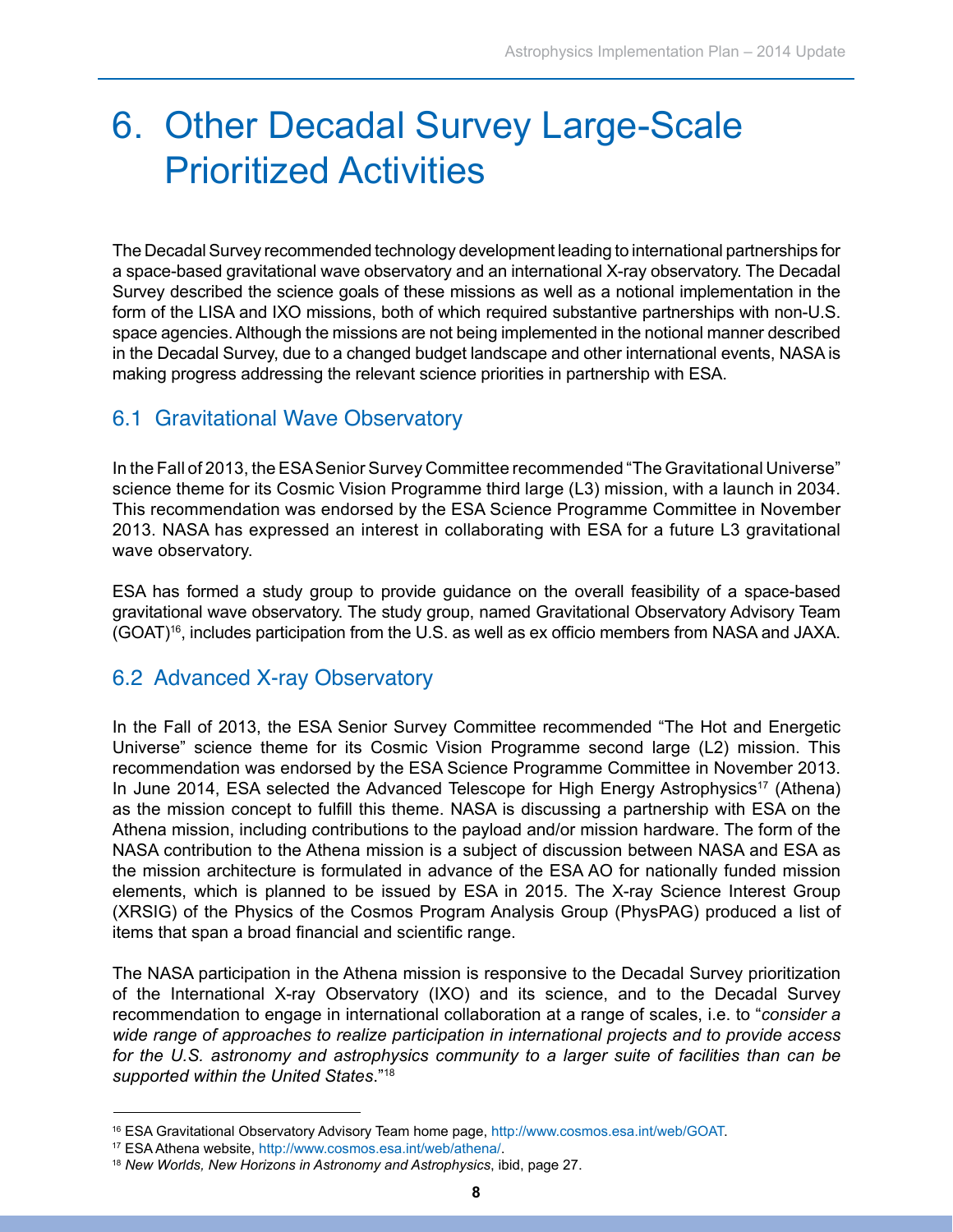ESA has formed an Athena Science Study Team (SST) whose main task is providing guidance on all scientific aspects as a mission architecture is developed during the Assessment Phase, which began in July 2014 and will run for ~2 years. NASA appointed a U.S. member of the Athena SST in late July 2014 after soliciting nominations from the community through a "Dear Colleague Letter." The Athena SST's remit includes acting as a focus for the involvement of the broad scientific community. With the agreement of ESA, the Athena SST is establishing a working group structure to be populated by members of the European and U.S. community; nominations for U.S. working group members were solicited by NASA through a "Dear Colleague Letter" in November 2014.

In July 2013, NASA formed a Science and Technology Definition Team (STDT) to formulate a mission concept for an X-ray Astrophysics Probe (XAP)19. The XAP STDT met in October 2013. By then, ESA had announced selection of the "Hot and Energetic Universe" as the main theme of its L2 mission to be addressed by an X-ray Observatory led by ESA with possible international participation. In view of a possible NASA contribution to the L2 Athena mission, the XAP STDT was terminated in October 2013.

<sup>19</sup> X-ray Probe Study,<http://pcos.gsfc.nasa.gov/studies/x-ray-probe-2013-2014.php>[.](http://science.nasa.gov/astrophysics/)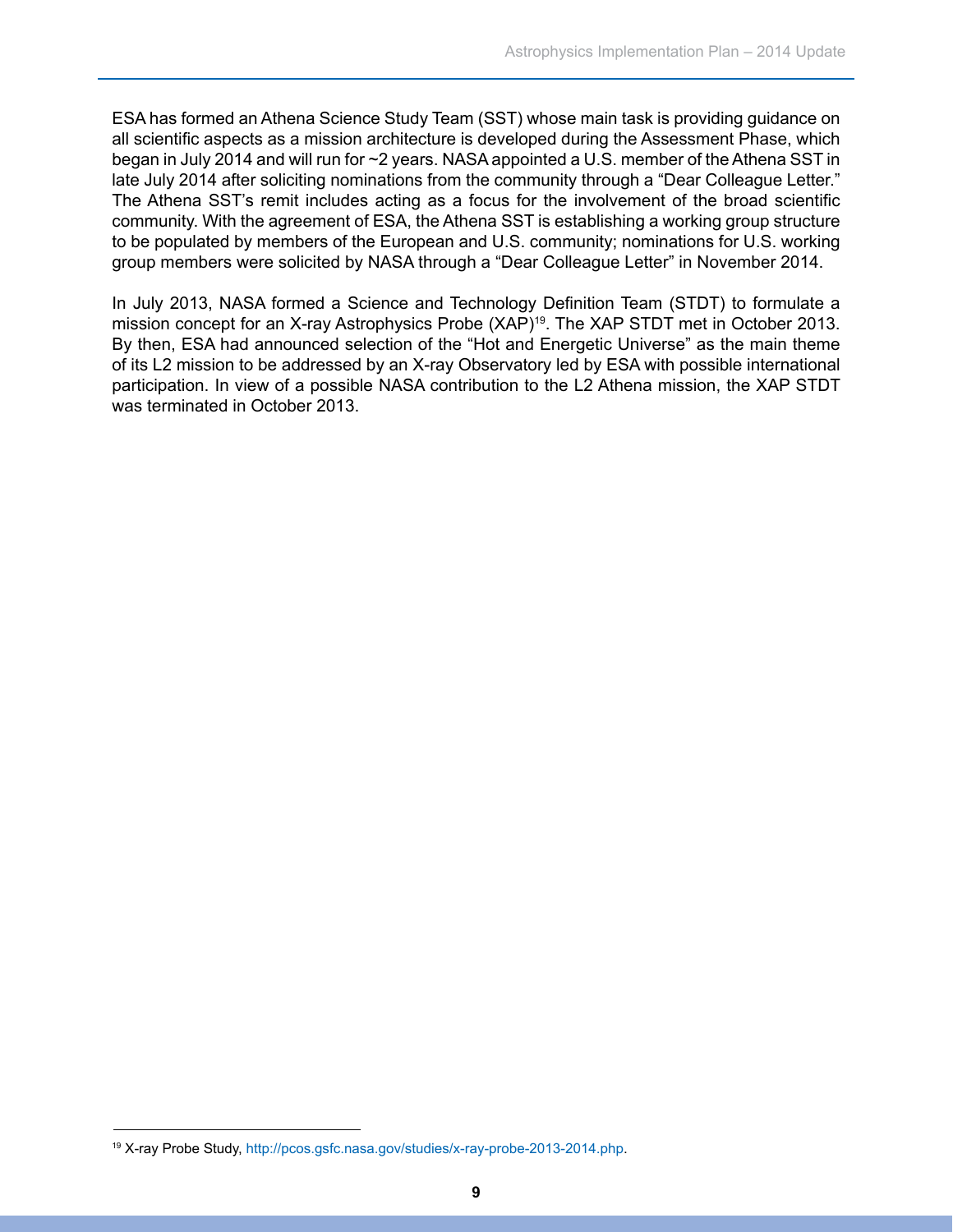### 7. Decadal Survey Medium- and Small- Scale Prioritized Activities

The Decadal Survey prioritized two technology development programs as medium-scale activities. The first is a New Worlds Technology Development Program, including precursor science activities, preparing for an exoplanet-imaging mission beyond 2020. The second is an Inflation Probe Technology Development Program, developing technology for studying the Cosmic Microwave Background (CMB) and the epoch of inflation in preparation for a possible mission beyond 2020.

#### 7.1 New Worlds Technology Development Program

In January 2013, NASA issued a call for membership in two Science and Technology Definition Teams (STDTs) for direct imaging of exoplanets, via probe-scale missions (each less than one billion dollars life cycle cost), which would serve as backup options for WFIRST. The two STDTs are focused on studies of missions including coronagraph and starshade systems, respectively. Teams were selected in May 2013, with 10 scientists each. With engineering input from comparable-size groups at JPL, the teams submitted Interim Reports in April 2014<sup>20</sup> and plan to submit Final Reports in January 2015.

New technology for strategic exoplanet missions has been supported through the competed APRA and SAT programs, as well as the WFIRST/AFTA coronagraph directed technology development program. The technology development for a coronagraph leading to a potential demonstration instrument on WFIRST/AFTA is under way with co-funding from STMD (see Section 4). To date, more than 30 awards have been made for tasks that advance the technology readiness of external occulters (starshades), coronagraphs, and their associated supporting technologies. These projects are supported through testing and metrology infrastructure investments, and all results are validated through a rigorous peer review program. The starlight suppression technology development under way, including the technologies being developed for a potential WFIRST/AFTA coronagraph, respond to the Decadal Survey recommendation that "candidate starlight suppression techniques … should be developed to a level such that mission definition for a space-based planet imaging and spectroscopy mission could start late in the decade … ."21

The Decadal Survey recommends that "NASA and NSF should support an aggressive program of ground-based high-precision radial velocity surveys of nearby stars to identify potential candidates ... for a future space imaging and spectroscopy mission"<sup>22</sup>. In Fall 2014, the NASA Astrophysics Division and the NSF Astronomical Sciences Division undertook a joint exoplanet initiative. The WIYN telescope on Kitt Peak, through the National Optical Astronomy Observatories (NOAO) share of the partnership, is the preferred host for a joint exoplanet program that ultimately will focus on the high precision measurement of radial velocities. The program, as currently envisioned, would be carried out in two stages:

- In 2015–2018, (a) conduct an exoplanet-targeted general observer program with existing instrumentation on WIYN using the NOAO share of WIYN time while (b) developing a NASA-funded Extreme Precision Doppler Spectrometer (EPDS) for ground-based followup studies for the TESS mission as well as JWST precursor science.
- In 2018–2022, begin using EPDS to conduct an exoplanet-targeted program at WIYN with the EPDS instrument using the NOAO share of WIYN time. •

<sup>20</sup> Exoplanet Probe Science and Technology Definition Teams home page, http://exep.jpl.nasa.gov/stdt/.

<sup>21</sup> *New Worlds, New Horizons in Astronomy and Astrophysics*, ibid, page 216.

<sup>22</sup> *New Worlds, New Horizons in Astronomy and Astrophysics*, ibid, page 20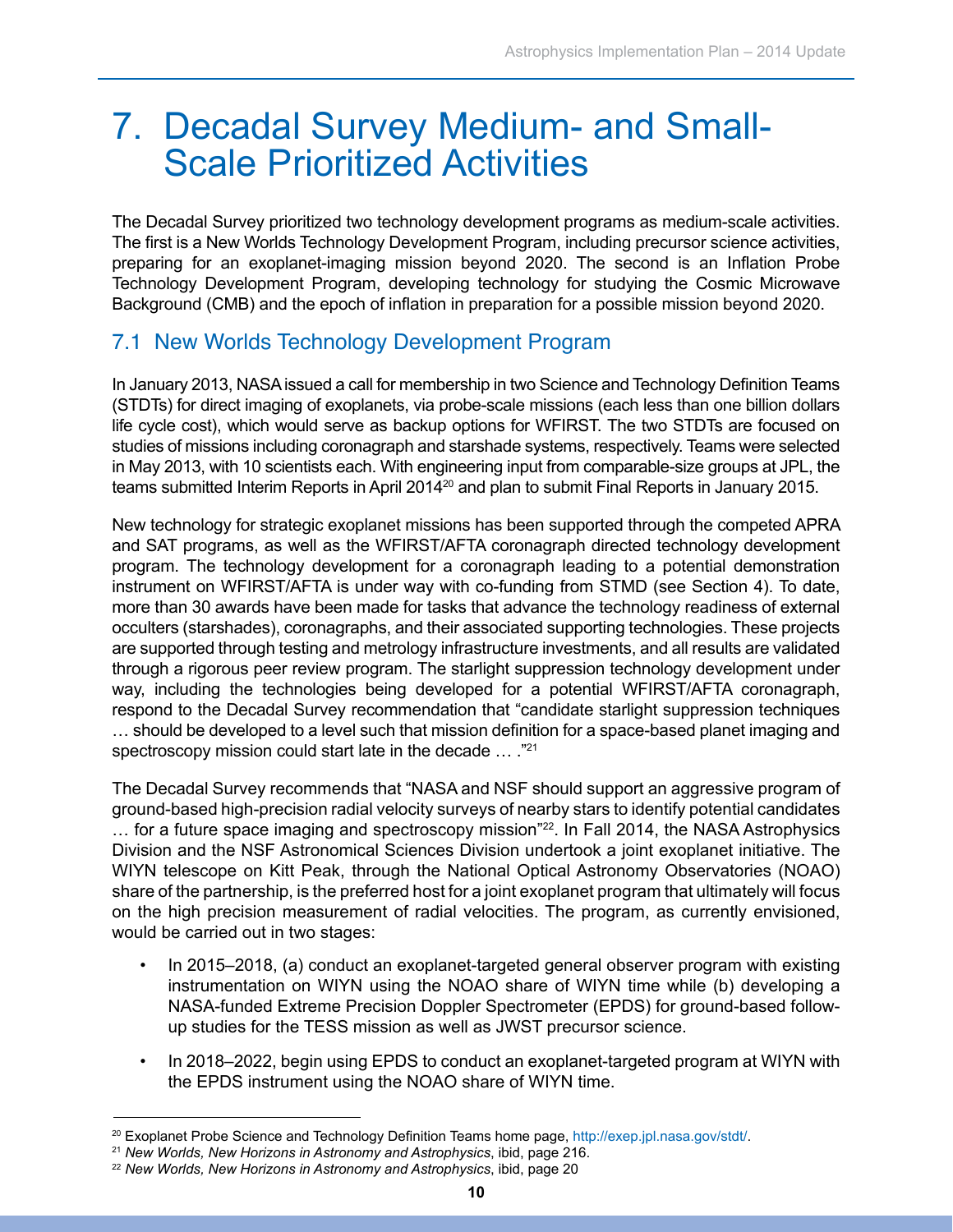A NASA solicitation for the EPDS instrument is planned for early CY 2015.

The Large Binocular Telescope Interferometer (LBTI) will use its nulling mode to measure the midinfrared flux due to circumstellar dust ("exozodi") around 50 nearby stars, with 1-sigma sensitivity per star of 3–6 zodi. These measurements will translate into estimates of the mid-infrared and visible brightness due to exozodi dust in the habitable zones of the target stars. Knowledge of the exozodi levels likely to be encountered around typical nearby stars is needed input to the optimum design of a future space mission to detect and characterize exo-Earths.

Precursor science activities necessary for a future exoplanet imaging mission are supported through the Exoplanet Research Program (XRP, formerly known as the Origins of Solar Systems or OSS program), which is co-sponsored by the SMD Planetary Science Division.

#### 7.2 Inflation Probe Technology Development Program

The Astrophysics Division is supporting three CMB polarization balloon missions. Multiple flights have occurred or are planned, beginning in December 2012 and continuing for the next 5 years. If successful, initial results are expected to be released in 2015 from multiple teams, with more robust results being released in the following years.

The APRA program is also supporting CMB polarization technology development, particularly those that exploit superconducting and kinetic materials and techniques. With advances in detectors, polarized input coupling methods, multiplexing readouts, and coatings and filters, near photon noise-limited detector arrays with thousands of elements have been fabricated for testing and use in these CMB polarization suborbital missions, and as technology readiness demonstrators for an Inflation Probe. In addition, data reduction and analysis techniques are also being developed and tested.

#### 7.3 Research and Analysis

After a 10% increase for Research and Analysis (R&A) in FY2012, funding for the research award programs has been maintained at this higher level in subsequent years. The FY 2015 President's Budget Request maintains this higher level, with a further 7% increase projected in the nominal runout for FY 2016.

Six networks were selected in FY2013 for funding under the Theory and Computational Astrophysics Networks (TCAN) program, run jointly with the NSF Astronomical Sciences Division.

#### 7.4 Future Ultraviolet/Visible/Far-Infrared Space Capability

The presentations and requirement analyses of the ultraviolet/visible mission concept submissions discussed in the September 2012 workshop were captured in a refereed paper for general access and distribution to the community<sup>23</sup>. On-going investments in APRA, SAT, and through STMD collaborations are advancing the maturity of technologies identified as needed for future missions within this portfolio. Through FY 2014, eleven SAT investigations have been selected and funded. Five of them are dedicated to ultraviolet/visible detector technologies, two for optical coatings, two for large normal incidence optics, and four represent developments in far-IR detector technologies. Furthermore, in collaboration with STMD, two investigations were funded by the STMD Early Stage Innovation (ESI) program on the topic of "thin-film physics or optical coatings."

 $23$  "Scientific objectives for UV/visible astrophysics investigations: a summary of responses by the community," http://arxiv.org/abs/1306.0553.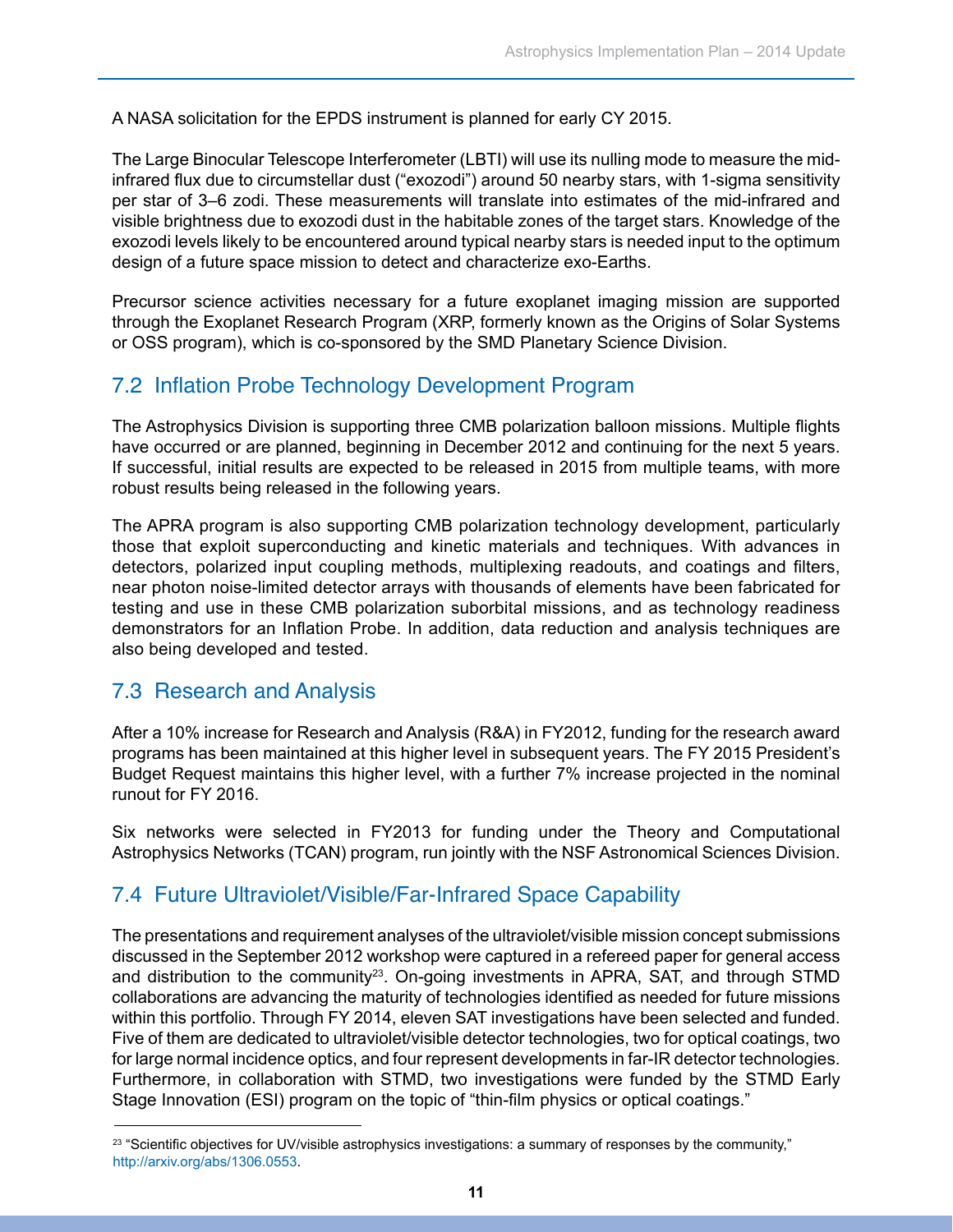### 8. Other Activities within Astrophysics

The presentations and requirement analyses of the ultraviolet/visible mission concept submissions discussed in the September 2012 workshop were captured in a refereed paper for general access and distribution to the community<sup>24</sup>. On-going investments in APRA, SAT, and through STMD collaborations are advancing the maturity of technologies identified as needed for future missions within this portfolio. Through FY 2014, eleven SAT investigations have been selected and funded. Five of them are dedicated to ultraviolet/visible detector technologies, two for optical coatings, two for large normal incidence optics, and four represent developments in far-IR detector technologies. Furthermore, in collaboration with STMD, two investigations were funded by the STMD Early Stage Innovation (ESI) program on the topic of "thin-film physics or optical coatings."

#### 8.1 James Webb Space Telescope

The James Webb Space Telescope (JWST)<sup>25</sup> continues to make good progress toward meeting its planned launch date of October 2018. The complex, hundred-day Integrated Science Instrument Module (ISIM) cryovacuum test with all the science instruments was successfully conducted during 2014. The project also completed the pathfinder telescope backplane and successfully integrated the pathfinder mirror units.

#### 8.2 Stratospheric Observatory for Infrared Astronomy

The Stratospheric Observatory for Infrared Astronomy (SOFIA)<sup>26</sup> is the largest airborne observatory in the world, dedicated to the study of the Universe at infrared wavelengths. NASA and the German Aerospace Center, DLR, together operate SOFIA, a Boeing 747SP aircraft modified to accommodate a 2.5 meter gyro-stabilized telescope. SOFIA provides a platform for infusion of advanced instrument technologies. During 2015, SOFIA will conduct first flights with two secondgeneration instruments: a German multi-pixel far-infrared heterodyne receiver system and an advanced U.S. detector in a far-infrared imaging polarimeter system.

In March 2014, the FY2 015 President's Budget Request proposed placing SOFIA into storage in the event additional partners could not be found to replace the U.S. contribution to the mission. FY 2014 operations continued while the Congress conducted the appropriations process. These operations included the execution of Cycle 2 science observations, the continuation of Science Instrument commissioning, and a Heavy Maintenance Visit in Germany from June to November 2014. Upon completion of commissioning flights for a fourth instrument, SOFIA entered the KDP-E review process, which concluded on May 29, 2014, when SOFIA was declared operational. All six first-generation instruments have now flown on the observatory. The FY 2015 Omnibus appropriations bill continues funding for SOFIA in FY 2015 at a reduced level.

The NASA Office of Inspector General (OIG) completed an audit of the SOFIA Program on July 9, 2014. NASA is working to respond to each of the OIG's ten recommendations<sup>27</sup>.

<sup>&</sup>lt;sup>24</sup> "Scientific objectives for UV/visible astrophysics investigations: a summary of responses by the community," http://arxiv.org/abs/1306.0553.

<sup>25</sup> JWST website, http://jwst.nasa.gov/.

<sup>26</sup> SOFIA website, http://www.sofia.usra.edu/.

<sup>27</sup> *NASA Office of Inspector General audit of SOFIA: NASA's Stratospheric Observatory for Infrared Astronomy*, <http://oig.nasa.gov/audits/reports/FY14/IG-14-022.pdf>. **<sup>12</sup>**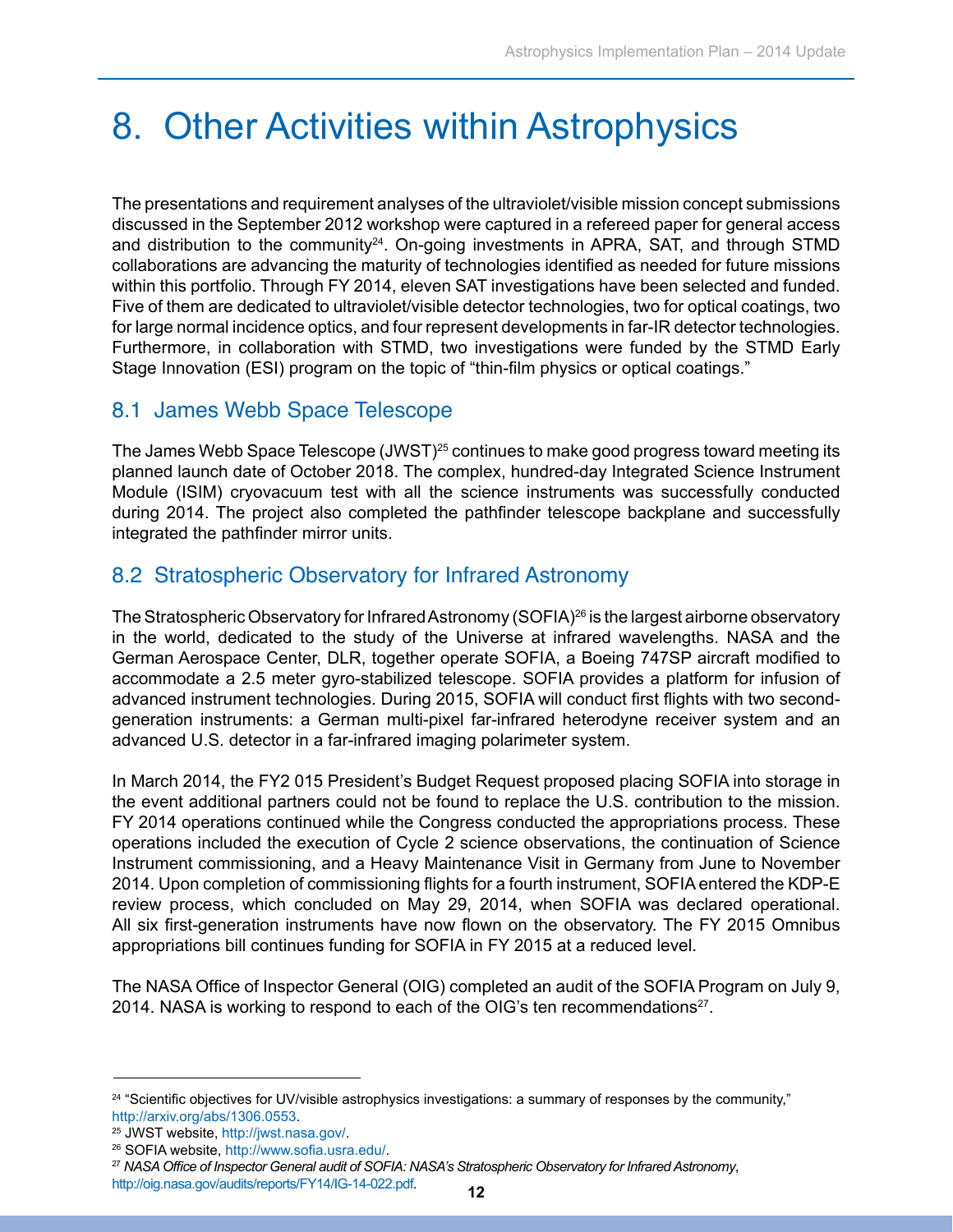#### 8.3 Missions in Development

#### 8.3.1 *ASTRO-H*

ASTRO-H28 is a JAXA-led facility-class X-ray astrophysics mission. NASA is providing flight hardware to JAXA for the Soft X-Ray Spectrometer instrument. All U.S. provided flight hardware has been delivered to Japan and integrated for performance testing. The launch readiness date is targeted for November 2015 on a Japanese H-IIA launch vehicle.

#### 8.3.2 *Euclid*

Euclid<sup>29</sup> is an ESA-led M-class mission to study the geometry and nature of the dark Universe, slated for launch in 2020. In January 2013, following an ad hoc NRC study, *Assessment of a Plan for U.S. Participation in Euclid*30, NASA joined the mission. NASA will contribute 16 state-of-theart infrared detectors and four spare detectors for one of two science instruments on Euclid. In addition, NASA was asked by ESA to provide U.S. representation on the Euclid Consortium, an international body of more than 1,000 members who will oversee development of the instruments, manage science operations, and analyze data. Following an open call for proposals to participate on the Euclid Consortium, NASA nominated three U.S. science teams in 2013 for the Euclid Consortium. In 2014, NASA approved the Infrared Processing and Analysis Center (IPAC) to implement a Euclid NASA Science Center at IPAC (ENSCI) to enhance the science return from the mission and to make Euclid data easily available to the entire U.S. science community.

#### 8.3.3 *LISA Pathfinder*

LISA Pathfinder $31$  is an ESA mission to test the technology required to detect gravitational waves in the range of 0.1 to 100 mHz. The mission will demonstrate critical technologies for future gravitational wave observatories, in a space environment. These technologies include: gravitational reference sensing, drag-free attitude control, and interferometry with free-falling mirrors. NASA is providing the Disturbance Reduction System (DRS) experiment, which includes a set of micro-thrusters that will control the spacecraft's position to within a millionth of a millimeter. LISA Pathfinder is on track for launch no earlier than July 2015. LISA Pathfinder's operational phase will last six months after it reaches its final operational orbit around the first Sun-Earth Lagrange point.

#### 8.3.4 *Neutron star Interior Composition Explorer*

The Neutron star Interior Composition Explorer (NICER) is an Explorer Mission of Opportunity downselected in April 2013. NICER is an X-ray timing experiment that will operate on the International Space Station (ISS). In addition to its science mission, NICER will perform a navigation demonstration using pulsars as cosmic clocks via the Station Explorer for X-Ray Timing and Navigation (SEXTANT) experiment. NICER/SEXTANT is funded jointly by SMD and STMD. NICER was confirmed to proceed into the implementation phase in February 2014. The launch readiness date is no later than February 2017 on a Space-X Falcon 9 to the International Space Station.

<sup>28</sup> NASA ASTRO-H project website, http://heasarc.gsfc.nasa.gov/docs/astroh/.

<sup>29</sup> NASA Euclid project website, http://euclid.caltech.edu/.

<sup>&</sup>lt;sup>30</sup> "Assessment of a Plan for U.S. Participation in Euclid (NRC, 2012),

http://www.nap.edu/catalog/13357/assessment-of-a-plan-for-us-participation-in-euclid.

<sup>31</sup> ESA LISA Pathfinder website, http://www.esa.int/Our\_Activities/Space\_Science/LISA\_Pathfinder\_overview.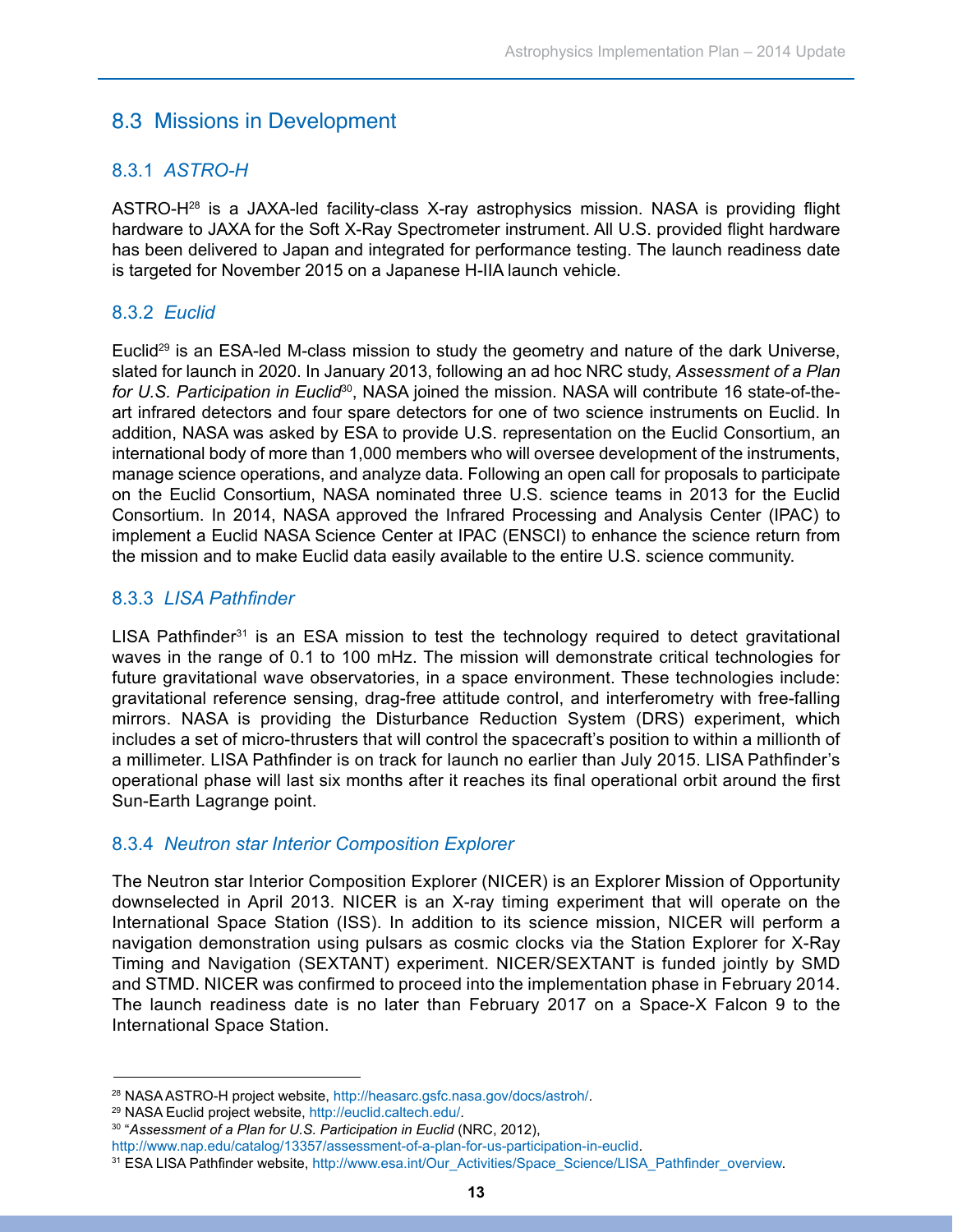#### 8.3.5 *Transiting Exoplanets Survey Satellite*

The Transiting Exoplanets Survey Satellite (TESS) is a Medium-class Explorer downselected in April 2013. In a 2-year survey of the solar neighborhood, TESS will discover thousands of exoplanets in orbit around the brightest stars in the sky. The baseline science mission will be 36 months in duration, and will consist of 24 months of spacecraft operations and ground-based observations and 12 months of additional ground-based observations and data analysis. TESS was confirmed to proceed into the implementation phase in October 2014. The launch readiness date is no later than June 2018 on an expendable launch vehicle.

#### 8.4 Missions in Operation

The 2014 Senior Review was conducted March 10–April 3, 2014.

For the first time, there were individualized panels for Hubble and Chandra separate from the main comparative panel. The Hubble panel found that Hubble is operating at or near the highest level of performance and scientific productivity in its history, and, if appropriately funded, the Hubble observatory will in all likelihood continue at its present level of achievement and productivity for years to come. The Chandra panel found that there are no obstacles to Chandra's continuing scientific productivity, and that Chandra discoveries continue to have an extraordinarily high impact on the understanding of our universe.

The report of the Senior Review panel<sup>32</sup> makes it clear that all of the projects proposing within the 2014 Senior Review are scientifically meritorious and deserving of continued funding and continued operations. The panel recommended that additional funding be found to preserve the portfolio of operating missions. Unfortunately, the current constrained budget conditions makes it difficult for NASA to increase funding for operating missions without unacceptable impacts on other parts of the astrophysics program.

NASA used the prioritized rankings and individual recommendations of the Senior Review to make the following decisions for each of the projects in the Senior Review. The missions are presented in alphabetical order.

- Chandra X-ray Observatory: extension approved
- Fermi Gamma-ray Space telescope: extension approved •
- Hubble Space Telescope: extension approved •
- Kepler Space Telescope: K2 mission approved
- Nuclear Spectroscopic Telescope Array (NuSTAR): extension approved
- Planck (ESA mission): data analysis augmentation approved •
- Spitzer Space Telescope: extension approved
- Suzaku/Astro-E2 (JAXA mission): extension approved •
- Swift Gamma-ray Burst Explorer: extension approved •
- Wide-field Infrared Survey Explorer (WISE): data-analysis augmentation not approved
- X-ray Multi-Mirror Mission-Newton (ESA mission): extension approved •

<sup>32</sup> *Reports of the 2014 Senior Review Panels*,<http://science.nasa.gov/astrophysics/2014-senior-review-operating-missions/>[.](http://science.nasa.gov/astrophysics/)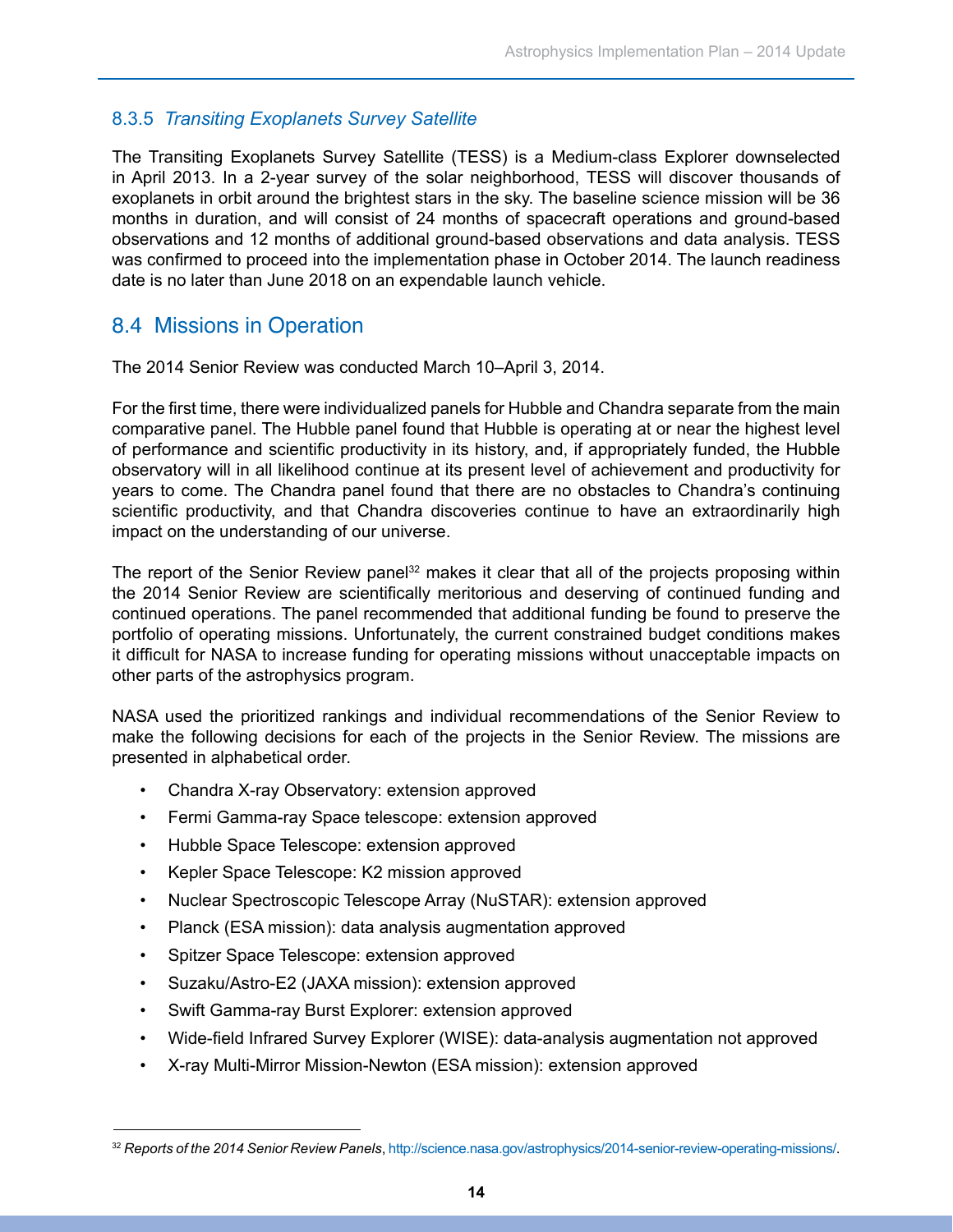Figure 2 provides a summary of the Astrophysics Division's mission portfolio following the 2014 Senior Review. The next Senior Review will be held in Spring 2016.



**Figure 2.** Summary of the Astrophysics Division's mission portfolio following the 2014 Senior Review. It does not include missions for which non-archival data analysis is still ongoing (Herschel, Planck) or operated by other organizations (NEO-WISE).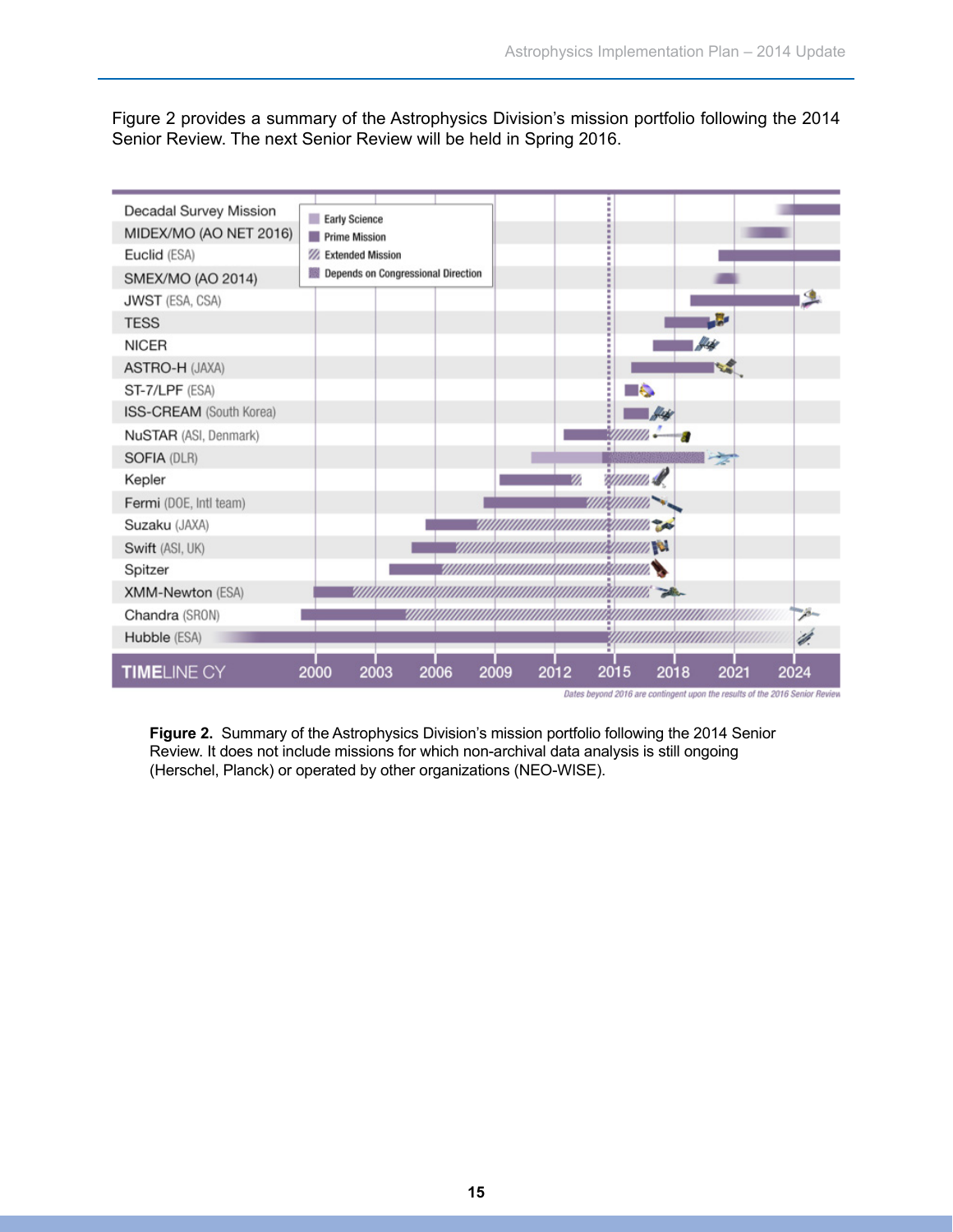### 9. Planning for the Astrophysics Decadal Survey in 2020

The NRC will conduct a mid-decade review for NASA, NSF, and the Department of Energy (DOE) starting in 2015 and finishing in 2016. The purpose of the mid-decade review is to assess the Agencies' progress and plans against the recommendations and priorities of the Decadal Survey within the budget constraints facing the Agencies.

The next Astrophysics Decadal Survey in 2020 will identify and prioritize large missions to follow JWST and WFIRST/AFTA. In the second half of the present decade, NASA plans to conduct preliminary studies of candidate large missions to provide input to the 2020 Astrophysics Decadal Survey prioritization process. Community input, through the Program Analysis Groups (PAGs) and the NAC's Astrophysics Subcommittee, will be used to identify a small number of candidate large mission concepts. Large mission concepts drawn from the *New Worlds, New Horizons in Astronomy and Astrophysics* Decadal Survey, from the *NASA 2014 Science Plan*, and from the *Enduring Quests, Daring Visions* Roadmap will provide the starting point for this input. The Astrophysics Division will set up science and technology definition teams (STDTs) for each mission concept, and each study will be assigned to a NASA Center for execution, with the goal to develop design reference missions (DRMs) for delivery to the 2020 Astrophysics Decadal Survey committee.

No decision has been made by NASA at this time on how to provide input to the 2020 Astrophysics Decadal Survey Committee regarding probe-class missions.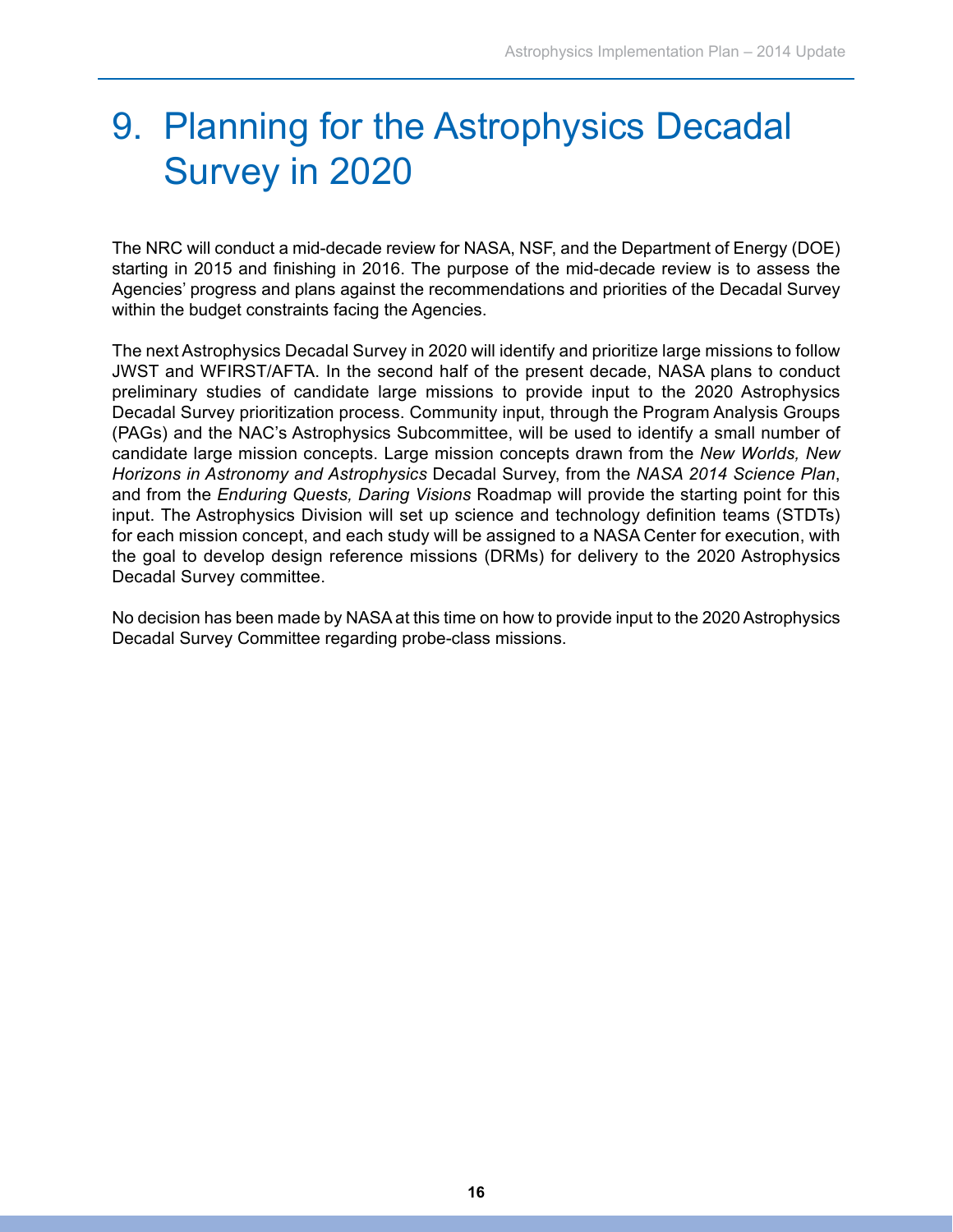### 10. Summary

This Update provides a summary as of December 2014 of events and developments since the publication of the *Astrophysics Implementation Plan* in December 2012 that affect NASA's strategy for implementing the 2010 Astrophysics Decadal Survey, *New Worlds, New Horizons in Astronomy and Astrophysics*.

NASA has made substantial progress in implementing the Decadal Survey. JWST remains on schedule and within budget for a launch in October 2018. Preformulation for the WFIRST/AFTA is well underway with support from both the Administration and the Congress. The notional planning budget for NASA Astrophysics provided in the FY 2015 President's Budget Request accommodates an increase in the cadence of Astrophysics Explorers Program AOs that meets the Decadal Survey's recommendation for four AOs per decade, with each AO leading to the selection of a mission and a mission of opportunity.

ESA and NASA are discussing a NASA contribution to Athena, an ESA-led advanced X-ray observatory that addresses many of the science objectives of IXO. Similarly, ESA and NASA are conducting a science and technology assessment for an ESA-led gravitational wave observatory that addresses many of the science objectives of LISA.

NASA has begun planning for mission concept studies and technology development that will inform the 2020 Astrophysics Decadal Survey.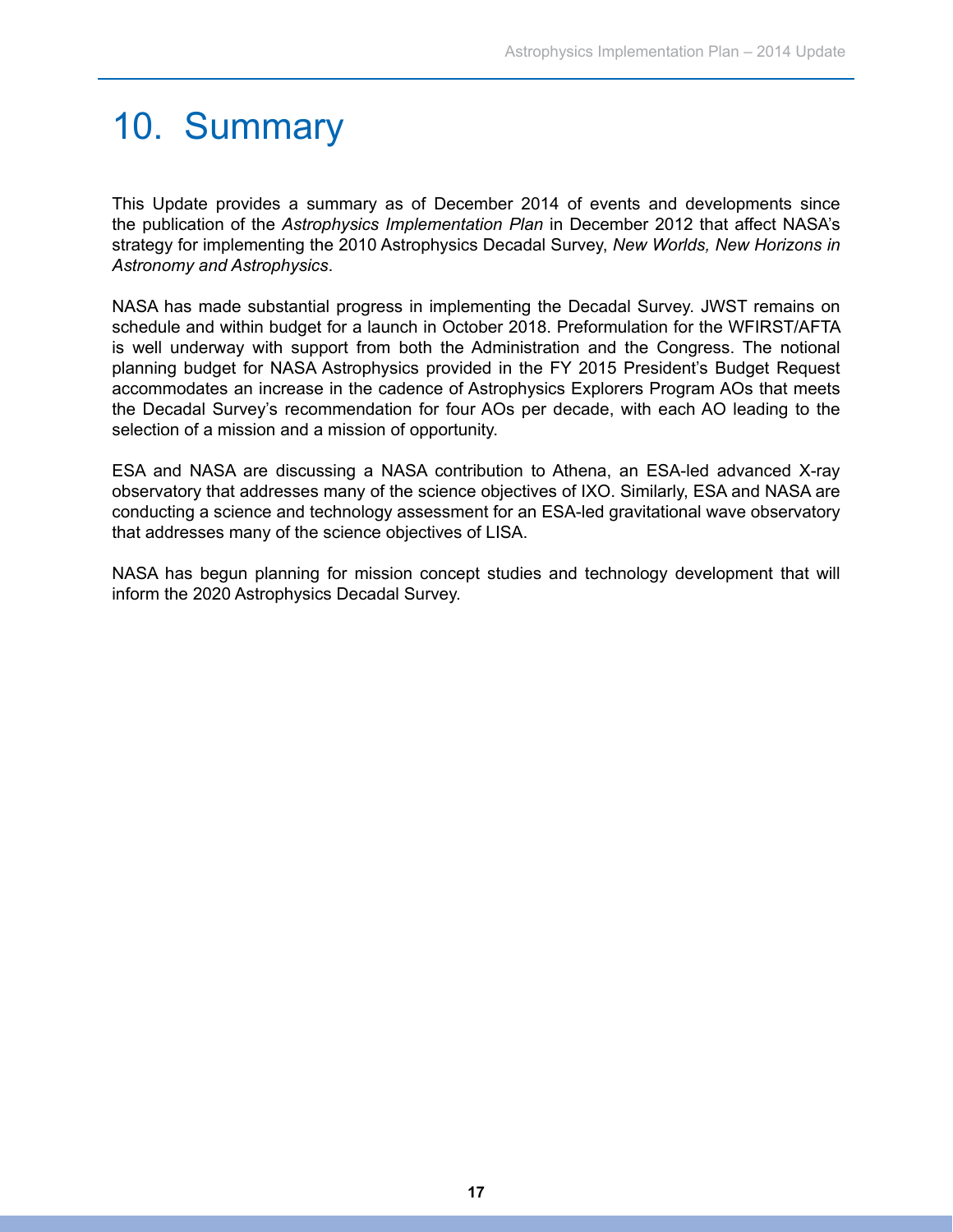### Acronyms

| <b>AFTA</b>   | <b>Astrophysics Focused Telescope Assets</b>                        |  |  |
|---------------|---------------------------------------------------------------------|--|--|
| AO            | Announcement of Opportunity                                         |  |  |
| <b>APRA</b>   | Astronomy and Physics Research and Analysis                         |  |  |
| Athena        | Advanced Telescope for High Energy Astrophysics                     |  |  |
| <b>BPA</b>    | Board on Physics and Astronomy                                      |  |  |
| <b>CMB</b>    | <b>Cosmic Microwave Background</b>                                  |  |  |
| <b>CY</b>     | <b>Calendar Year</b>                                                |  |  |
| <b>DLR</b>    | Deutschen Zentrums für Luft und Raumfahrt (German Aerospace Center) |  |  |
| <b>DOE</b>    | Department of Energy                                                |  |  |
| <b>DRM</b>    | Design reference Mission                                            |  |  |
| <b>DRS</b>    | <b>Disturbance Reduction System</b>                                 |  |  |
| <b>ENSCI</b>  | Euclid NASA Science Center at IPAC                                  |  |  |
| <b>EPDS</b>   | <b>Extreme Precision Doppler Spectrometer</b>                       |  |  |
| <b>ESA</b>    | European Space Agency                                               |  |  |
| <b>ESI</b>    | Early Stage Innovation                                              |  |  |
| FY.           | <b>Fiscal Year</b>                                                  |  |  |
| <b>GOAT</b>   | <b>Gravitational Observatory Advisory Team</b>                      |  |  |
| <b>IPAC</b>   | Infrared Processing and Analysis Center                             |  |  |
| IR.           | Infrared                                                            |  |  |
| <b>ISIM</b>   | Integrated Science Instrument Module                                |  |  |
| <b>ISS</b>    | <b>International Space Station</b>                                  |  |  |
| <b>IXO</b>    | International X-ray Observatory                                     |  |  |
| <b>JAXA</b>   | Japanese Space Agency                                               |  |  |
| <b>JPL</b>    | Jet Propulsion Laboratory                                           |  |  |
| <b>JWST</b>   | James Webb Space Telescope                                          |  |  |
| <b>KDP</b>    | <b>Key Decision Point</b>                                           |  |  |
| L2            | Large mission 2 (ESA's)                                             |  |  |
| L3            | Large mission 3 (ESA's)                                             |  |  |
| <b>LBTI</b>   | Large Binocular Telescope Interferometer                            |  |  |
| <b>LISA</b>   | Laser Interferometer Space Antenna                                  |  |  |
| <b>MIDEX</b>  | Medium-class Explorer                                               |  |  |
| <b>MIRI</b>   | Mid Infrared Instrument MO Mission of Opportunity                   |  |  |
| <b>MO</b>     | <b>Mission of Opportunity</b>                                       |  |  |
| <b>NAC</b>    | <b>NASA Advisory Council</b>                                        |  |  |
| <b>NASA</b>   | National Aeronautics and Space Administration                       |  |  |
| <b>NET</b>    | Not Earlier Than                                                    |  |  |
| <b>NICER</b>  | Neutron star Interior Composition Explorer                          |  |  |
| <b>NOAO</b>   | National Optical Astronomy Observatories                            |  |  |
| <b>NRC</b>    | <b>National Research Council</b>                                    |  |  |
| <b>NRO</b>    | National Reconnaissance Office                                      |  |  |
| <b>NSF</b>    | <b>National Science Foundation</b>                                  |  |  |
| <b>NWNH</b>   | New Worlds, New Horizons (the Decadal Survey)                       |  |  |
| <b>NuSTAR</b> | Nuclear Spectroscopic Telescope Array                               |  |  |
| <b>OIG</b>    | Office of Inspector General                                         |  |  |
| <b>OSS</b>    | Origins of the Solar System                                         |  |  |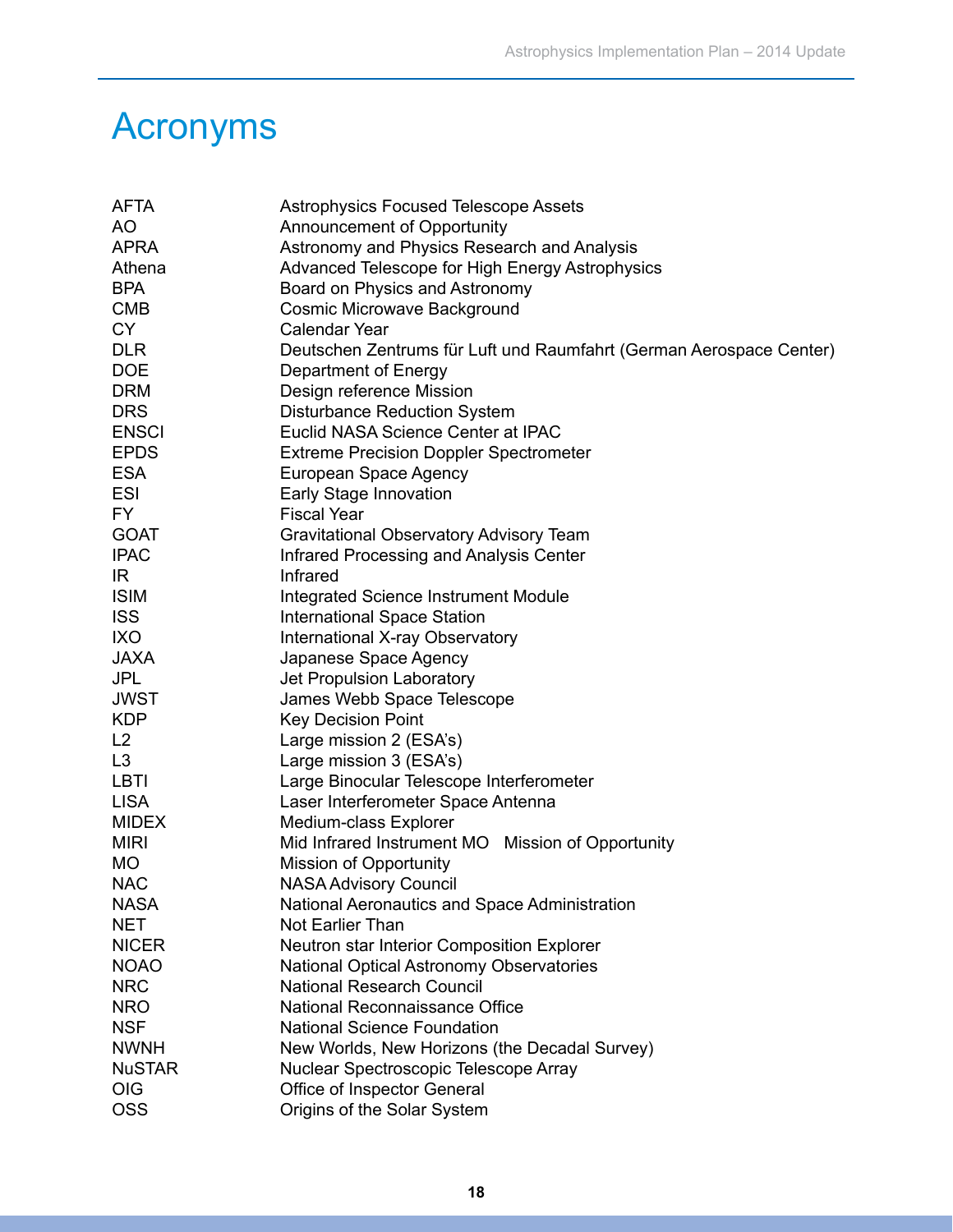| <b>PAG</b>     | Program Analysis Group                                  |
|----------------|---------------------------------------------------------|
| PhysPAG        | Physics of the Cosmos Program Analysis Group            |
| R&A            | Research & Analysis                                     |
| <b>ROSES</b>   | Research Opportunities in Space and Earth Sciences      |
| <b>SAT</b>     | <b>Strategic Astrophysics Technology</b>                |
| <b>SDT</b>     | <b>Science Definition Team</b>                          |
| <b>SEXTANT</b> | Station Explorer for X-Ray Timing and Navigation        |
| <b>SMD</b>     | <b>Science Mission Directorate</b>                      |
| <b>SMEX</b>    | Small-class Explorer                                    |
| <b>SOFIA</b>   | Stratospheric Observatory for Infrared Astronomy        |
| <b>SPICA</b>   | Space Infrared Telescope for Cosmology and Astrophysics |
| <b>SST</b>     | Science Study Team                                      |
| <b>STDT</b>    | Science and Technology Definition Team                  |
| <b>STMD</b>    | Space Technology Mission Directorate                    |
| <b>SXS</b>     | Soft X-ray Spectrometer                                 |
| <b>TCAN</b>    | Theory and Computational Networks program               |
| <b>TESS</b>    | <b>Transiting Exoplanet Survey Satellite</b>            |
| <b>WFIRST</b>  | Wide Field Infrared Survey Telescope                    |
| <b>WISE</b>    | <b>Wide-field Infrared Survey Explorer</b>              |
| <b>WIYN</b>    | Wisconsin-Indiana-Yale-NOAO                             |
| <b>WPS</b>     | <b>WFIRST Preparatory Science</b>                       |
| <b>XAP</b>     | X-ray Astrophysics Probe                                |
| <b>XMM</b>     | X-ray Multi-Mirror Mission.                             |
| <b>XRP</b>     | <b>Exoplanet Research Program</b>                       |
| <b>XRSIG</b>   | X-ray Science Interest Group                            |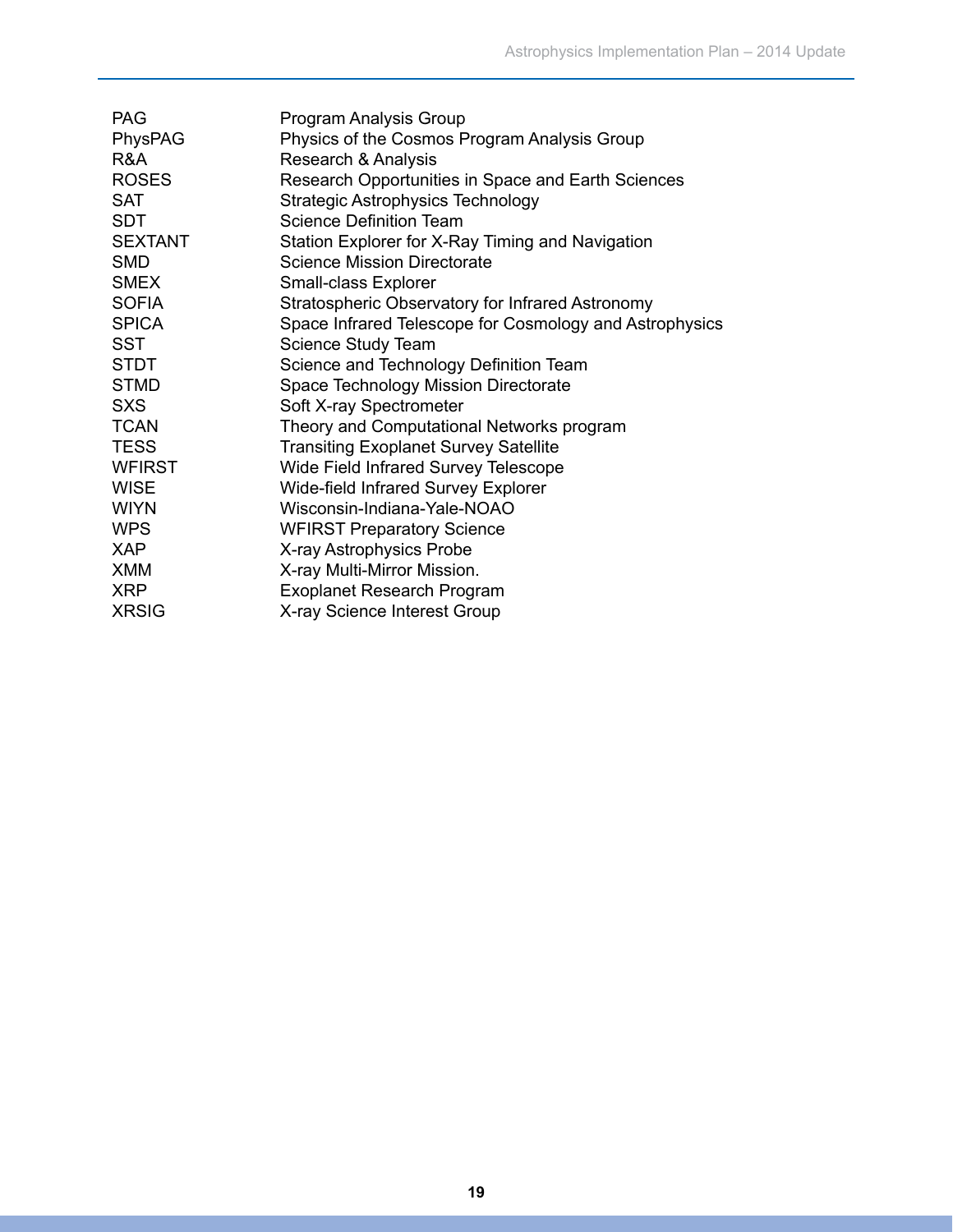### References

#### NRC Reports:

*Assessment of a Plan for U.S. Participation in* [h](http://sites.nationalacademies.org/BPA/BPA_048755)ttp://www.nap.edu/catalog.php?record\_id=13357 *Euclid* (NRC, 2012) *Astronomy and Astrophysics in the New* [http://www.nap.edu/catalog.php?record\\_id=9839](http://www.nap.edu/catalog.php?record_id=9839) *Millennium* (NRC, 2001) *Evaluation of the Implementation of WFIRST* http://www.nap.edu/catalog.php?record\_id=18717 *in the Context of New Worlds, New Horizons in Astronomy and Astrophysics* (NRC, 2014) *New Worlds, New Horizons in Astronomy and* [http://www.nap.edu/catalog.php?record\\_id=12951](http://www.nap.edu/catalog.php?record_id=12951) *Astrophysics* (NRC, 2010) NASA Websites and Documents: Astrophysics Explorers 2014 AO information page [http://explorers.larc.nasa.gov/APSMEX/](http://science.nasa.gov/about-us/science-strategy/) Astrophysics Implementation Plan [http://science.nasa.gov/astrophysics/documents/](http://www.nasa.gov/news/budget/) (December 2012) *Enduring Quests, Daring Visions: NASA* http://science.nasa.gov/astrophysics/documents/ *Astrophysics in the Next Three Decade[s](http://nasascience.nasa.gov/astrophysics/2012-senior-review/
)* Exoplanet Probe Science and Technology [http://exep.jpl.nasa.gov/stdt/](http://www.nasa.gov/news/budget/) Definition Teams home page FY 2015 President's Budget Request for NASA http://www.nasa.gov/news/budget/#.VImrL0hgP2V "HQ Direction on AFTA FY14 Coronagraph [http://](http://www.gao.gov/products/GAO-12-207SP)wfirst.gsfc.nasa.gov/ Technology Investment" (December 2013) JWST website [http://](http://www.nsf.gov/mps/ast/aaac.jsp)jwst.nasa.gov/ *NASA 2014 Science Plan* (April 2014) [http://](http://science.nasa.gov/science-committee/subcommittees/nac-astrophysics-subcommittee/analysis-groups/)science.nasa.gov/about-us/science-strategy/ *NASA 2014 Strategic Plan* (March 2014) <http://www.nasa.gov/news/budget/> NASA ASTRO-H project website <http://heasarc.gsfc.nasa.gov/docs/astroh/> NASA Euclid project website <http://euclid.caltech.edu/> *NASA Office of Inspector General audit of* http://oig.nasa.gov/audits/reports/FY14/IG-14-022.pdf

*SOFIA: NASA's St[ra](http://pcos.gsfc.nasa.gov/studies/gravitational-wave-mission.php)tospheric Observatory for*

*Infrared Astronomy*